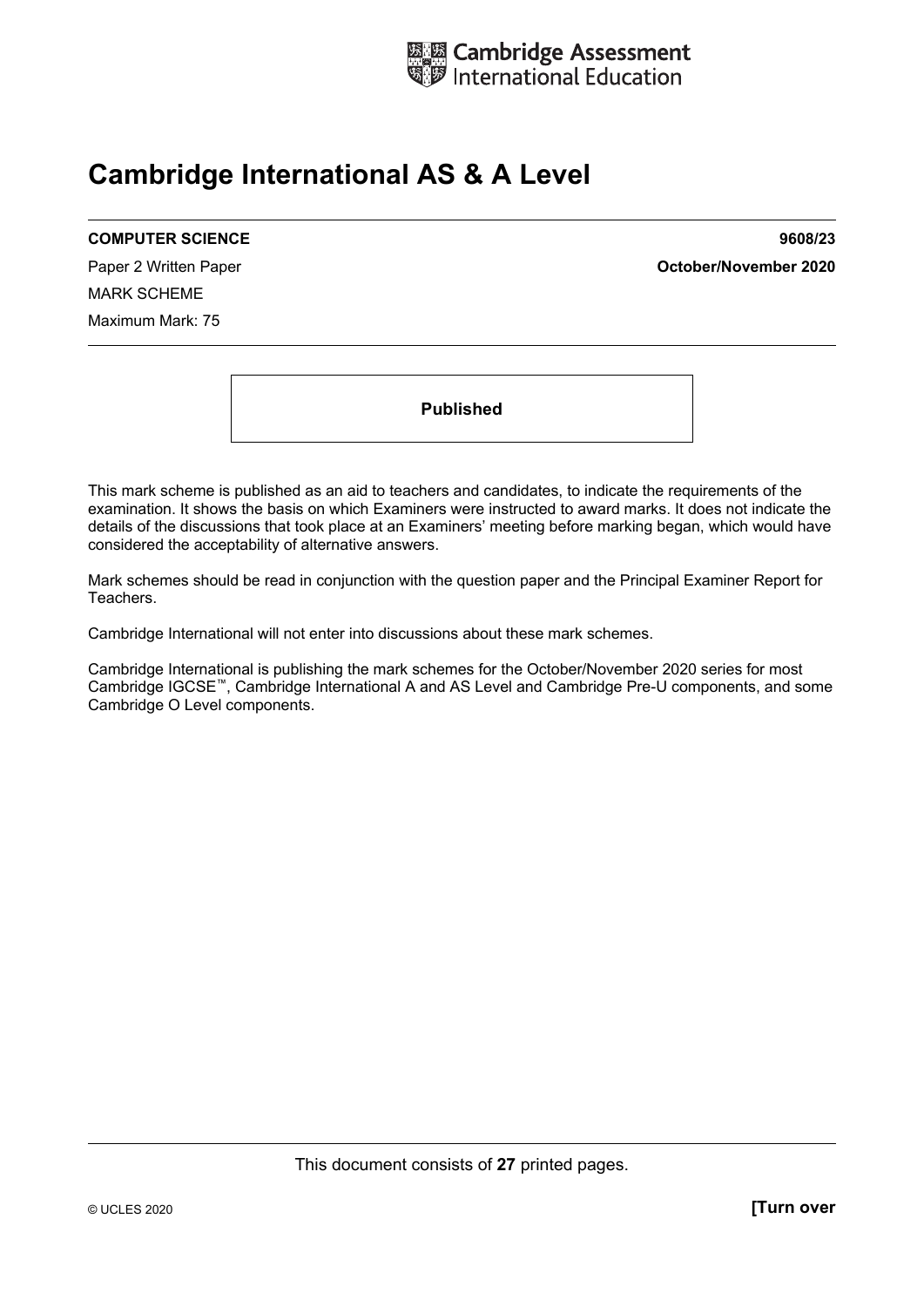#### **Generic Marking Principles**

These general marking principles must be applied by all examiners when marking candidate answers. They should be applied alongside the specific content of the mark scheme or generic level descriptors for a question. Each question paper and mark scheme will also comply with these marking principles.

GENERIC MARKING PRINCIPLE 1:

Marks must be awarded in line with:

- the specific content of the mark scheme or the generic level descriptors for the question
- the specific skills defined in the mark scheme or in the generic level descriptors for the question
- the standard of response required by a candidate as exemplified by the standardisation scripts.

GENERIC MARKING PRINCIPLE 2:

Marks awarded are always **whole marks** (not half marks, or other fractions).

GENERIC MARKING PRINCIPLE 3:

Marks must be awarded **positively**:

- marks are awarded for correct/valid answers, as defined in the mark scheme. However, credit is given for valid answers which go beyond the scope of the syllabus and mark scheme, referring to your Team Leader as appropriate
- marks are awarded when candidates clearly demonstrate what they know and can do
- marks are not deducted for errors
- marks are not deducted for omissions
- answers should only be judged on the quality of spelling, punctuation and grammar when these features are specifically assessed by the question as indicated by the mark scheme. The meaning, however, should be unambiguous.

GENERIC MARKING PRINCIPLE 4:

Rules must be applied consistently, e.g. in situations where candidates have not followed instructions or in the application of generic level descriptors.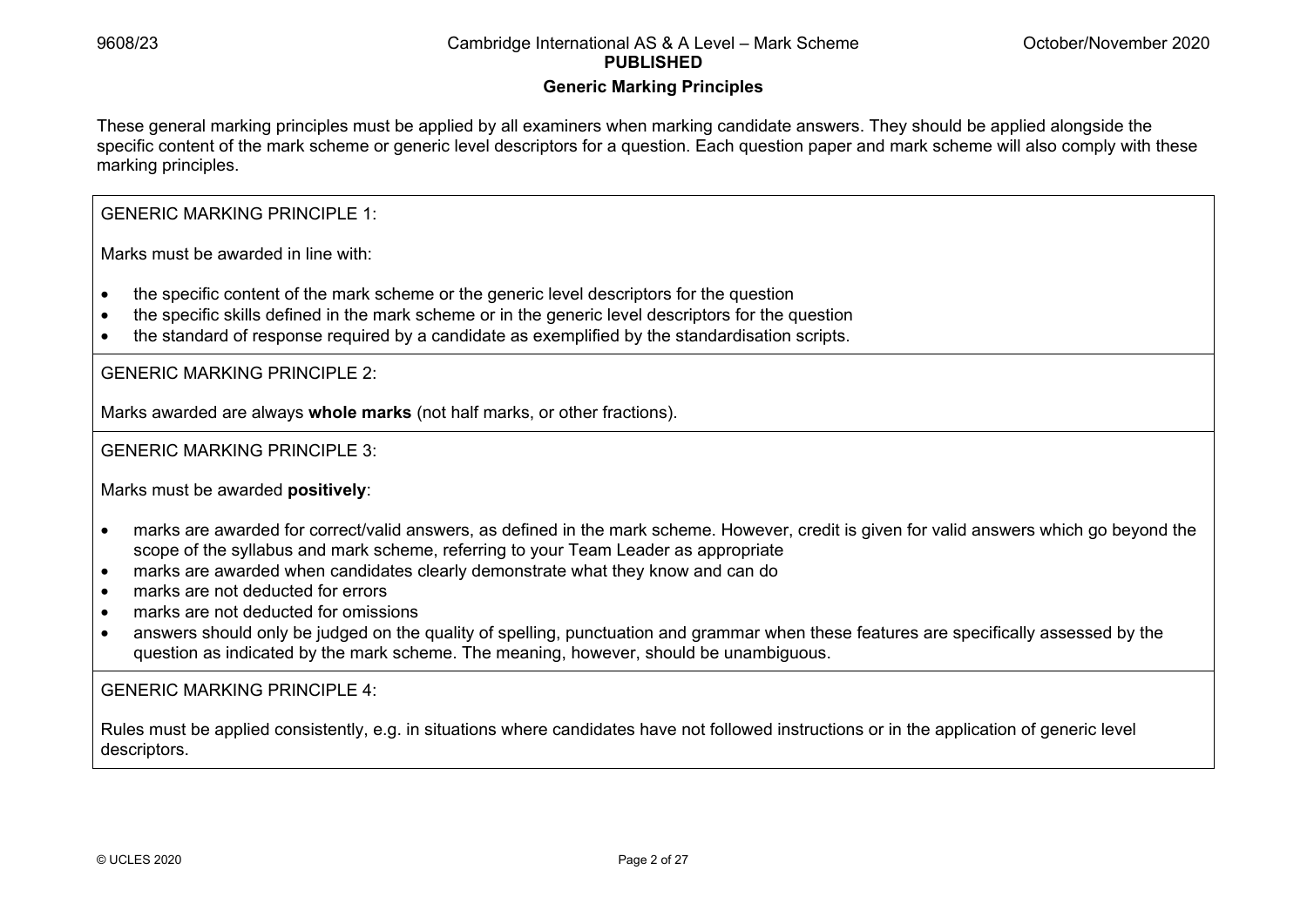#### GENERIC MARKING PRINCIPLE 5:

Marks should be awarded using the full range of marks defined in the mark scheme for the question (however; the use of the full mark range may be limited according to the quality of the candidate responses seen).

#### GENERIC MARKING PRINCIPLE 6:

Marks awarded are based solely on the requirements as defined in the mark scheme. Marks should not be awarded with grade thresholds or grade descriptors in mind.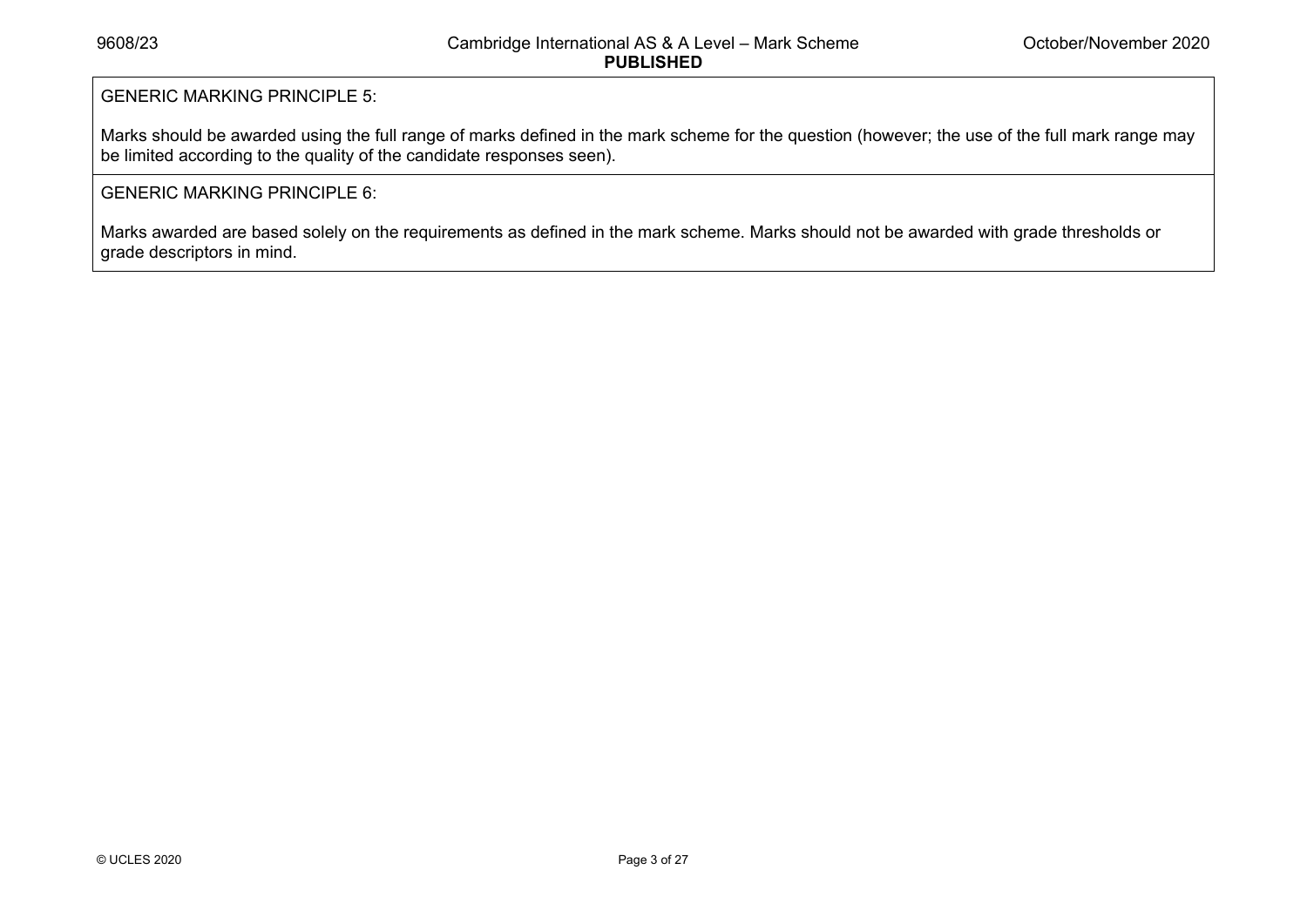| Question | <b>Answer</b>                                                                        |                                                                                                           |                                                                                                                                                                                                                                     | <b>Marks</b> |
|----------|--------------------------------------------------------------------------------------|-----------------------------------------------------------------------------------------------------------|-------------------------------------------------------------------------------------------------------------------------------------------------------------------------------------------------------------------------------------|--------------|
| 1(a)     | One mark per bullet point                                                            |                                                                                                           |                                                                                                                                                                                                                                     | $\mathbf{2}$ |
|          | The purpose is:                                                                      |                                                                                                           |                                                                                                                                                                                                                                     |              |
|          | $\bullet$<br>$\bullet$<br>understandable                                             |                                                                                                           | to express the algorithm in a level of sufficient detail // to split a large task into (smaller) sub-tasks<br>so that it can be programmed // so that individual tasks are easier to solve // to make the problem more manageable / |              |
| 1(b)     | One mark per row                                                                     |                                                                                                           | Many acceptable answers, must be four different data types together with appropriate values                                                                                                                                         | 4            |
|          | For example:                                                                         |                                                                                                           |                                                                                                                                                                                                                                     |              |
|          |                                                                                      |                                                                                                           |                                                                                                                                                                                                                                     |              |
|          | Data type                                                                            | Example data value                                                                                        |                                                                                                                                                                                                                                     |              |
|          | <b>BOOLEAN</b>                                                                       | FALSE                                                                                                     |                                                                                                                                                                                                                                     |              |
|          | <b>CHAR</b>                                                                          | $\mathbf{1}$ $\mathbf{1}$                                                                                 |                                                                                                                                                                                                                                     |              |
|          | DATE                                                                                 | 01/01/01                                                                                                  |                                                                                                                                                                                                                                     |              |
|          | INTEGER                                                                              | 27                                                                                                        |                                                                                                                                                                                                                                     |              |
|          |                                                                                      | Note: STRING and REAL are excluded as these are given in the question.                                    |                                                                                                                                                                                                                                     |              |
| 1(c)(i)  | Max 1 mark, features include:                                                        |                                                                                                           |                                                                                                                                                                                                                                     | 1            |
|          | $\bullet$<br>$\bullet$<br>Parameters to / from subroutines<br>$\bullet$<br>$\bullet$ | Modular structure (functions, procedures)<br>Variable declaration / assignment /data structures / OOP ref | Control Structures / selection statements / iteration statements / IO statements                                                                                                                                                    |              |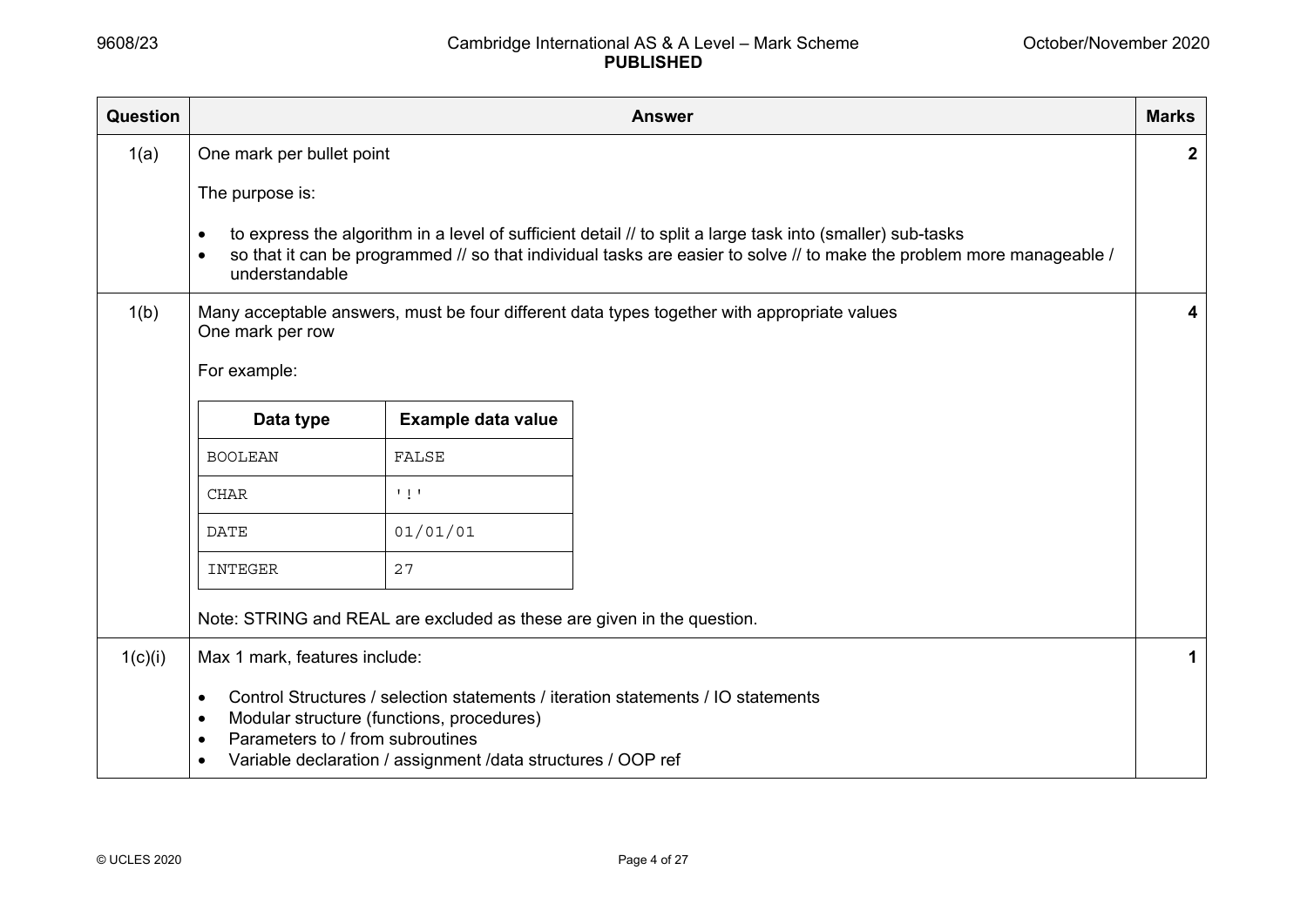| Question | <b>Answer</b>                                                                                                                                                                                                                                                                                 | <b>Marks</b> |
|----------|-----------------------------------------------------------------------------------------------------------------------------------------------------------------------------------------------------------------------------------------------------------------------------------------------|--------------|
| 1(c)(ii) | Transferable skill                                                                                                                                                                                                                                                                            |              |
| 1(d)     | Max 3 marks, methods include:<br>IDE features: breakpoints / single stepping / watch window<br>Manually check program code / reading error report<br>Trace table / dry run / White-box testing<br>Use of appropriate test data<br>Addition of output statement to follow changes to variables | 3            |

| Question | <b>Answer</b>                                                                                                                                                                                                                                     | <b>Marks</b> |
|----------|---------------------------------------------------------------------------------------------------------------------------------------------------------------------------------------------------------------------------------------------------|--------------|
| 2(a)     | One mark per step (or equivalent):                                                                                                                                                                                                                | 8            |
|          | Set Total to 0<br>1<br>Set AGradeCount to 0<br>2<br>3<br><b>Input</b> Mark<br>Add Mark to Total<br>4<br>If Mark > 75 then increment AGradeCount<br>5<br>Repeat from Step 3 for 30 times<br>6<br>7<br>Output AGradeCount<br>Output Total / 30<br>8 |              |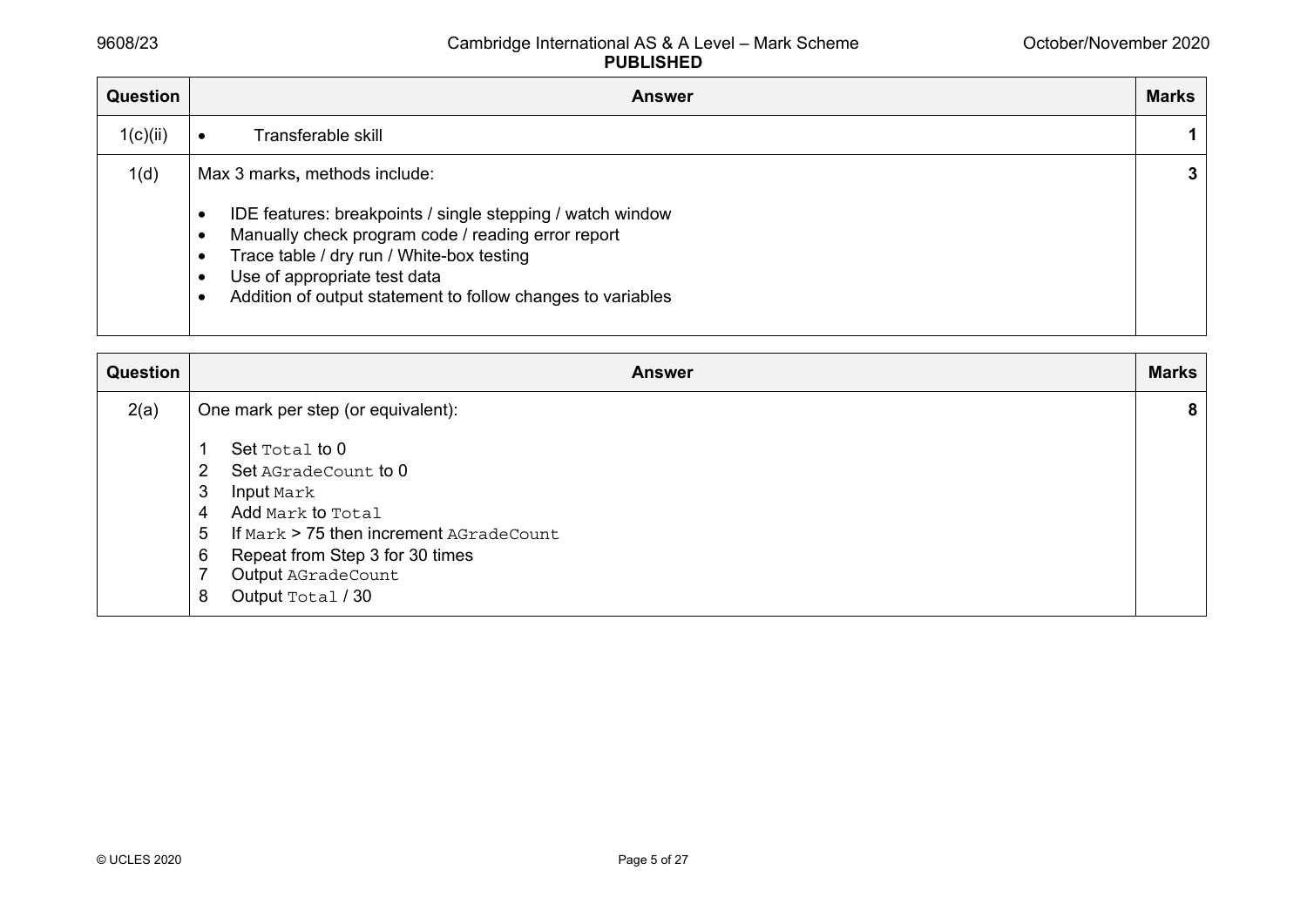| <b>Question</b> | <b>Answer</b>                                |                                                              |   |
|-----------------|----------------------------------------------|--------------------------------------------------------------|---|
| 2(b)            | One mark per row:                            |                                                              | 5 |
|                 | <b>Statement</b>                             | Error                                                        |   |
|                 | Code $\leftarrow$ LEFT(3, "Europe")          | Parameters are reversed                                      |   |
|                 | Hour $\leftarrow$ MID ("ALARM: 12:02", 7, 6) | Third param too big (should be max 5) // string too<br>short |   |
|                 | $Size \leftarrow LENGTH(27.5)$               | Invalid type – param should be a string                      |   |
|                 | Num $\leftarrow$ INT(27/ (Count + 3)         | Missing closing bracket                                      |   |
|                 | Result $\leftarrow$ "Conditional" AND "Loop" | Wrong variable types / operator                              |   |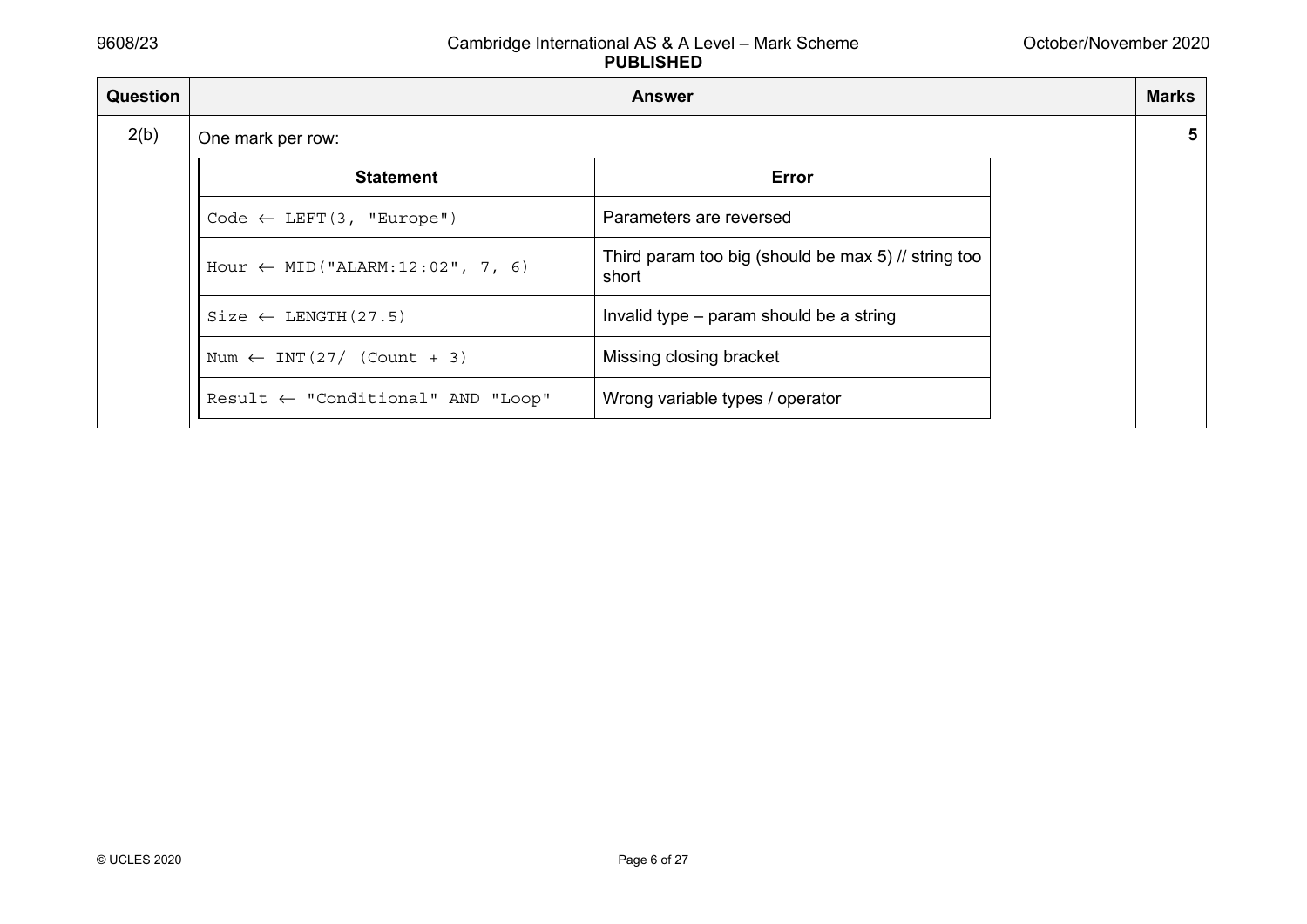| Question | <b>Answer</b>                                                                                                                                           | <b>Marks</b> |
|----------|---------------------------------------------------------------------------------------------------------------------------------------------------------|--------------|
| 2(c)     | 'Pseudocode' solution included here for development and clarification of mark scheme.<br>Programming language example solutions appear in the Appendix. | 6            |
|          | Index $\leftarrow$ 0                                                                                                                                    |              |
|          | $States \leftarrow FALSE$                                                                                                                               |              |
|          | WHILE Status <> TRUE                                                                                                                                    |              |
|          | Status $\leftarrow$ TopUp()                                                                                                                             |              |
|          | Index $\leftarrow$ Index + 1                                                                                                                            |              |
|          | ENDWHILE                                                                                                                                                |              |
|          | IF Index $>100$                                                                                                                                         |              |
|          | THEN                                                                                                                                                    |              |
|          | SetLevel ("Super")                                                                                                                                      |              |
|          | <b>ENDIF</b>                                                                                                                                            |              |
|          | Mark as follows:                                                                                                                                        |              |
|          | Set Index to 0 and Status to FALSE<br>1                                                                                                                 |              |
|          | $\overline{2}$<br>Pre-condition loop                                                                                                                    |              |
|          | 3<br>Assign value of TopUp () to Status in a loop                                                                                                       |              |
|          | Increment Index in a loop<br>4                                                                                                                          |              |
|          | 5<br>Test Index greater than 100 after loop                                                                                                             |              |
|          | 6<br>If TRUE then Call to SetLevel with param "Super"                                                                                                   |              |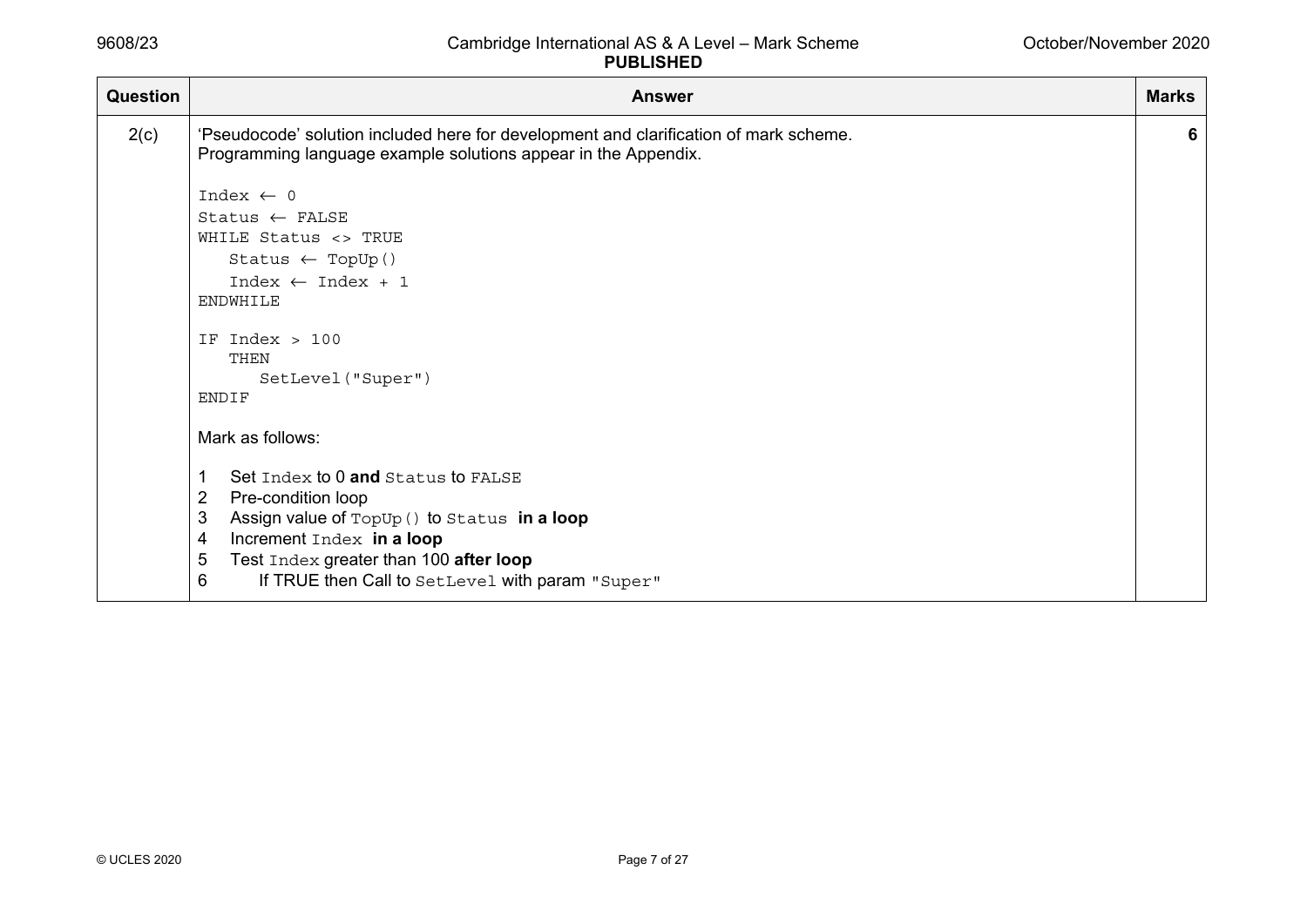| Question | <b>Answer</b>                                                                                                                                           | <b>Marks</b> |
|----------|---------------------------------------------------------------------------------------------------------------------------------------------------------|--------------|
| 3(a)     | 'Pseudocode' solution included here for development and clarification of mark scheme.<br>Programming language example solutions appear in the Appendix. | $\mathbf{7}$ |
|          | PROCEDURE BubbleSort()<br>DECLARE Temp : INTEGER                                                                                                        |              |
|          | DECLARE NoSwaps : BOOLEAN<br>DECLARE Boundary, J : INTEGER                                                                                              |              |
|          | Boundary $\leftarrow$ 4999<br><b>REPEAT</b>                                                                                                             |              |
|          | $N$ oSwaps $\leftarrow$ TRUE                                                                                                                            |              |
|          | FOR $J \leftarrow 1$ TO Boundary                                                                                                                        |              |
|          | IF ProdNum[J]> ProdNum[J+1]<br>THEN                                                                                                                     |              |
|          | Temp $\leftarrow$ ProdNum [J]                                                                                                                           |              |
|          | $\texttt{ProdNum[J]} \leftarrow \texttt{ProdNum[J+1]}$                                                                                                  |              |
|          | $\text{ProdNum}[\text{J+1}] \leftarrow \text{Temp}$                                                                                                     |              |
|          | NoSwaps $\leftarrow$ FALSE                                                                                                                              |              |
|          | <b>ENDIF</b>                                                                                                                                            |              |
|          | <b>ENDFOR</b>                                                                                                                                           |              |
|          | Boundary $\leftarrow$ Boundary - 1                                                                                                                      |              |
|          | UNTIL NoSwaps = TRUE                                                                                                                                    |              |
|          | ENDPROCEDURE                                                                                                                                            |              |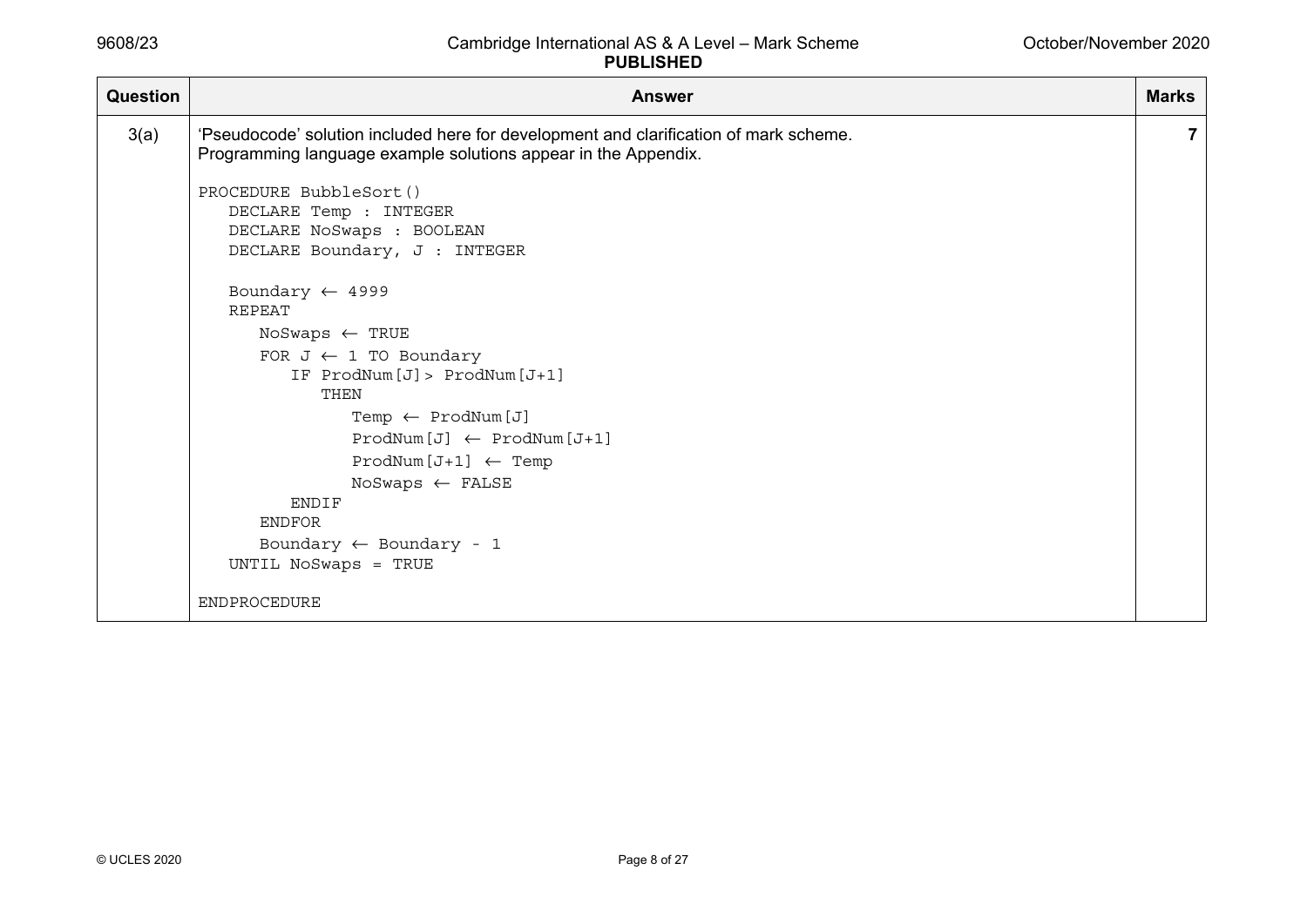| <b>Question</b> | <b>Answer</b>                                                                                                                                                                                                                                                                                                                                                                                                                                                               | <b>Marks</b> |  |  |
|-----------------|-----------------------------------------------------------------------------------------------------------------------------------------------------------------------------------------------------------------------------------------------------------------------------------------------------------------------------------------------------------------------------------------------------------------------------------------------------------------------------|--------------|--|--|
| 3(a)            | Mark as follows, max 7 marks from 8 possible marks:                                                                                                                                                                                                                                                                                                                                                                                                                         |              |  |  |
|                 | Procedure heading and ending<br>Conditional outer loop (may be count-controlled but if so must be $\ge$ = 4999 iterations)<br>3<br>An inner loop<br>Correct range for inner loop<br>4<br>5<br>Comparison (element n with $n + 1$ ) in a loop<br>Swap array element in a loop<br>6<br>'No-Swap' mechanism: (both needed for mark):<br>○ Conditional outer loop including flag reset<br>o Flag set in inner loop to indicate swap<br>Reducing Boundary in the outer loop<br>8 |              |  |  |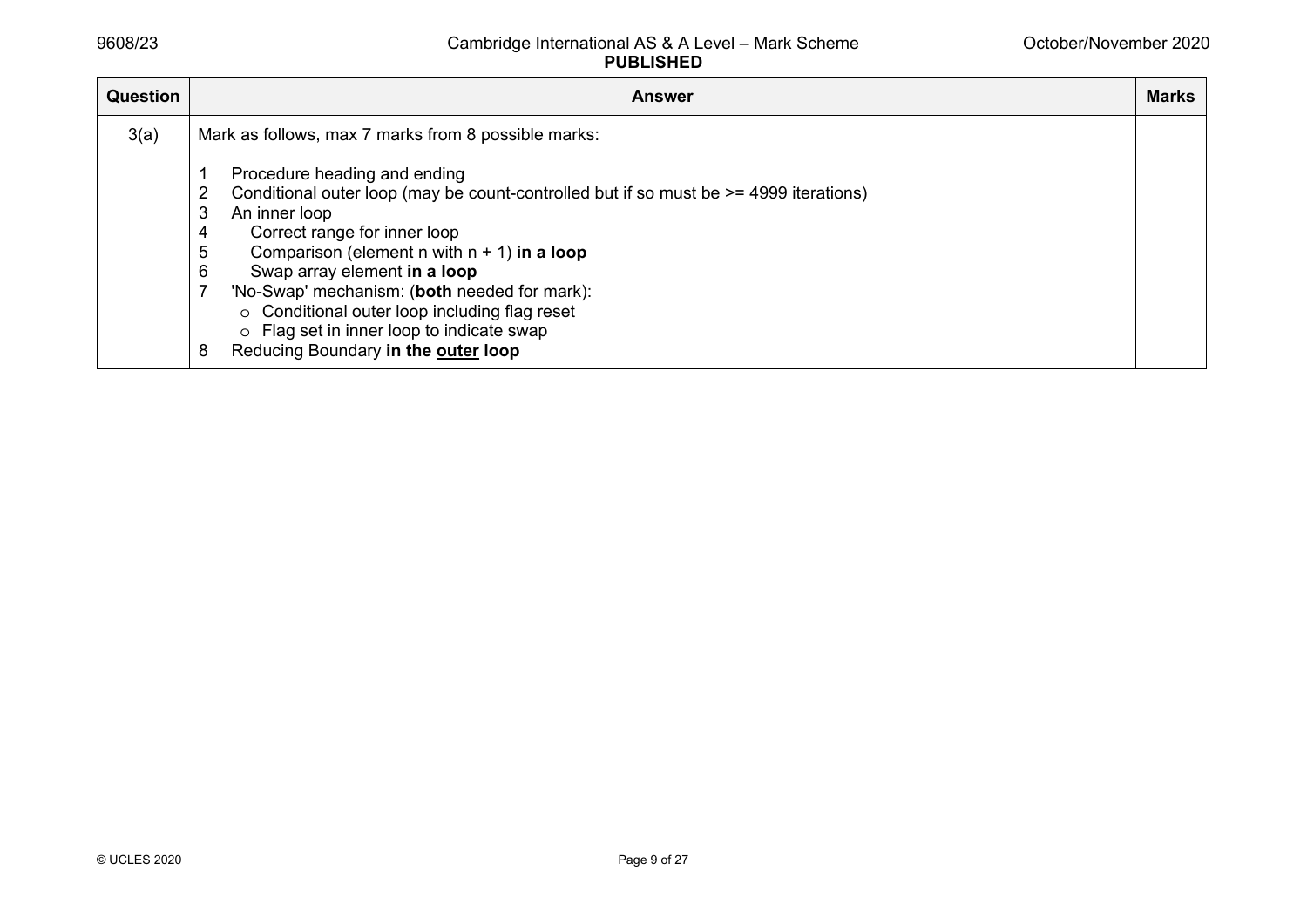| <b>Question</b> | <b>Answer</b>                                                                                                                                     | <b>Marks</b> |
|-----------------|---------------------------------------------------------------------------------------------------------------------------------------------------|--------------|
| 4(a)            | FUNCTION Search (SearchString : STRING) RETURNS INTEGER                                                                                           | 6            |
|                 | DECLARE RetVal : INTEGER                                                                                                                          |              |
|                 | DECLARE Index : INTEGER                                                                                                                           |              |
|                 | RetVal $\leftarrow -1$                                                                                                                            |              |
|                 | Index $\leftarrow$ 1                                                                                                                              |              |
|                 | WHILE Index $\le$ 100 AND RetVal = -1                                                                                                             |              |
|                 | IF NameList [Index] = SearchString<br>THEN                                                                                                        |              |
|                 | $RetVal \leftarrow Index$                                                                                                                         |              |
|                 | <b>ENDIF</b>                                                                                                                                      |              |
|                 | $Index \leftarrow Index + 1$                                                                                                                      |              |
|                 | ENDWHILE                                                                                                                                          |              |
|                 | RETURN RetVal                                                                                                                                     |              |
|                 | ENDFUNCTION                                                                                                                                       |              |
|                 | Mark as follows:                                                                                                                                  |              |
|                 | Function heading and ending including parameter<br>-1                                                                                             |              |
|                 | $\overline{2}$<br>Declaration of integer for Index                                                                                                |              |
|                 | 3<br>Initialisation and increment of Index (implied in FOR loop)<br>4<br>Conditional loop // FOR loop with immediate RETURN if SearchString found |              |
|                 | 5<br>Comparison of array element with SearchString AND assigning just the first occurrence to RetVal OR setting                                   |              |
|                 | the termination condition                                                                                                                         |              |
|                 | Return RetVal (correctly in both cases)<br>6                                                                                                      |              |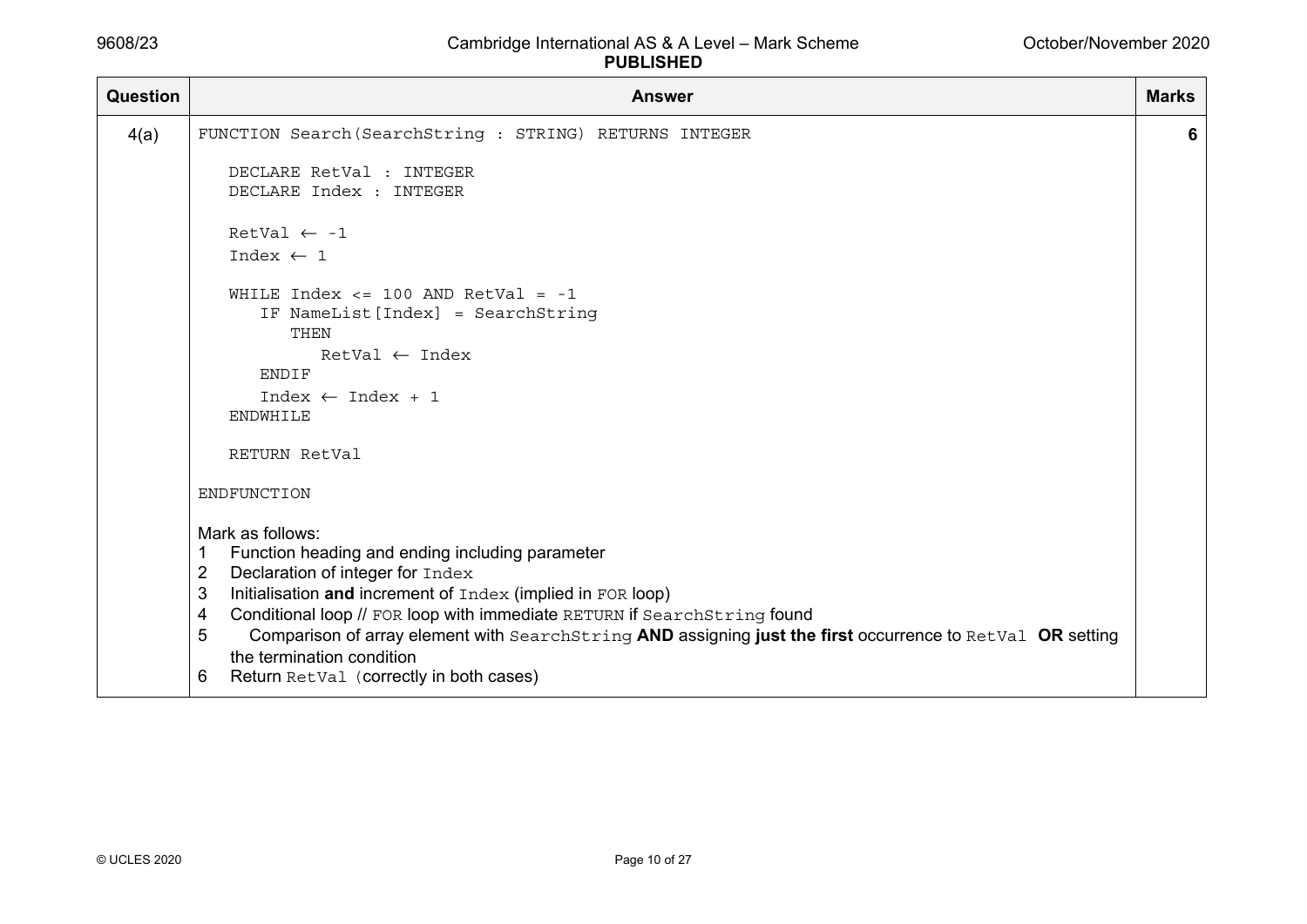| Question |                                                          | <b>Answer</b>                                                                                  | <b>Marks</b>     |
|----------|----------------------------------------------------------|------------------------------------------------------------------------------------------------|------------------|
| 4(b)     | $\bullet$                                                | Adaptive maintenance                                                                           | 1                |
| 4(c)     |                                                          | Ma 1 mark, reasons include:                                                                    | 1                |
|          | $\bullet$                                                | Program doesn't perform as expected / does not meet the original specification                 |                  |
|          |                                                          | Program contains errors / bugs                                                                 |                  |
|          | $\bullet$                                                | Performance / efficiency needs improving                                                       |                  |
|          |                                                          | New hardware has been introduced                                                               |                  |
| 4(d)     | One mark for each value<br>One mark for each explanation |                                                                                                | 4                |
|          | Output                                                   | <b>Explanation</b>                                                                             |                  |
|          | 20                                                       | A copy of the variable itself is passed                                                        |                  |
|          | 25                                                       | A pointer to / the address of the variable is passed                                           |                  |
| 4(e)     |                                                          | Max 2 marks, example answers:                                                                  | $\boldsymbol{2}$ |
|          | $\bullet$                                                | Allows the module to be called from many / multiple places // re-used                          |                  |
|          | $\bullet$                                                | Module code can be (independently) tested and debugged once and can then be used repeatedly    |                  |
|          | $\bullet$                                                | If the module task changes the change needs to be made only once                               |                  |
|          | Reduces unnecessary code duplication<br>$\bullet$        |                                                                                                |                  |
|          | $\bullet$                                                | Allows modules to be shared among many programmers / given to programmers with specific skills |                  |
|          | $\bullet$                                                | Makes the program easier to work on / debug / test / etc                                       |                  |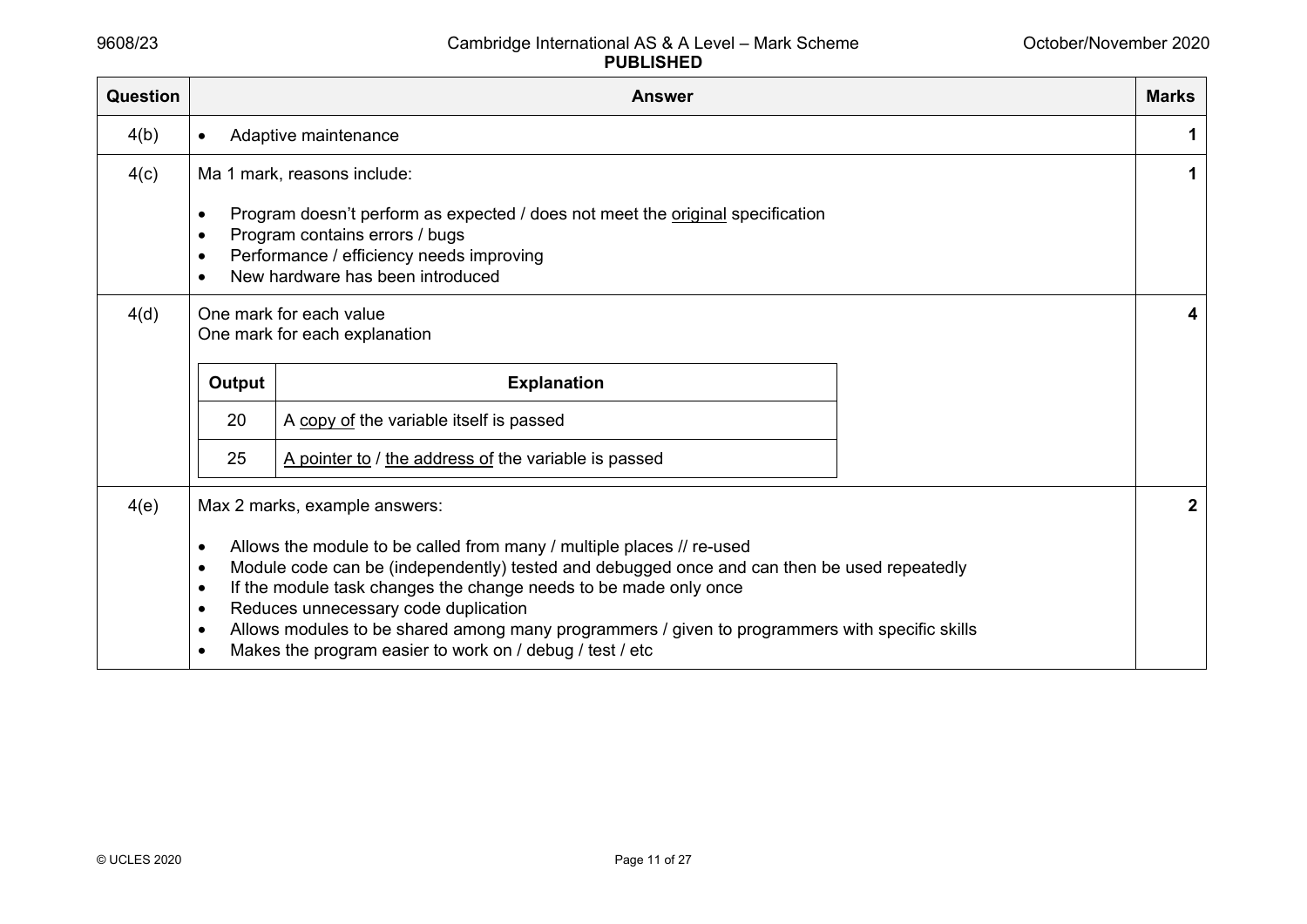| <b>Question</b> | <b>Answer</b>                                                                                                                                                                                                                                                                                                                                                                                                                        | <b>Marks</b> |
|-----------------|--------------------------------------------------------------------------------------------------------------------------------------------------------------------------------------------------------------------------------------------------------------------------------------------------------------------------------------------------------------------------------------------------------------------------------------|--------------|
| 5(a)            | FUNCTION AddHashtag (HashTag : STRING) RETURNS BOOLEAN<br>DECLARE Index : INTEGER<br>DECLARE Added : BOOLEAN<br>CONSTANT EMPTY = $""$                                                                                                                                                                                                                                                                                                | 6            |
|                 | $Added \leftarrow FALSE$<br>Index $\leftarrow$ 1 // first element                                                                                                                                                                                                                                                                                                                                                                    |              |
|                 | <b>REPEAT</b><br>IF TagString [Index] = EMPTY<br>THEN                                                                                                                                                                                                                                                                                                                                                                                |              |
|                 | TagString [Index $\leftarrow$ HashTag<br>TagCount [Index] $\leftarrow$ 1<br>$Added \leftarrow TRUE$                                                                                                                                                                                                                                                                                                                                  |              |
|                 | ELSE<br>$Index \leftarrow Index + 1$<br><b>ENDIF</b>                                                                                                                                                                                                                                                                                                                                                                                 |              |
|                 | UNTIL Index > 10000 OR Added = TRUE                                                                                                                                                                                                                                                                                                                                                                                                  |              |
|                 | RETURN Added<br>ENDFUNCTION                                                                                                                                                                                                                                                                                                                                                                                                          |              |
|                 | 1 mark for each of the following:                                                                                                                                                                                                                                                                                                                                                                                                    |              |
|                 | Declaration of two local variables: Integer for index & Boolean for return value (unless immediate Return used)<br>$\mathbf 1$<br>$\overline{2}$<br>Conditional loop through all elements until empty element found OR end of array<br>3<br>Test if TagString element is empty in a loop<br>If so then assign HashTag to TagString [] and 1 to TagCount []<br>4<br>Set loop termination<br>5<br>6<br>Return Boolean (for both cases) |              |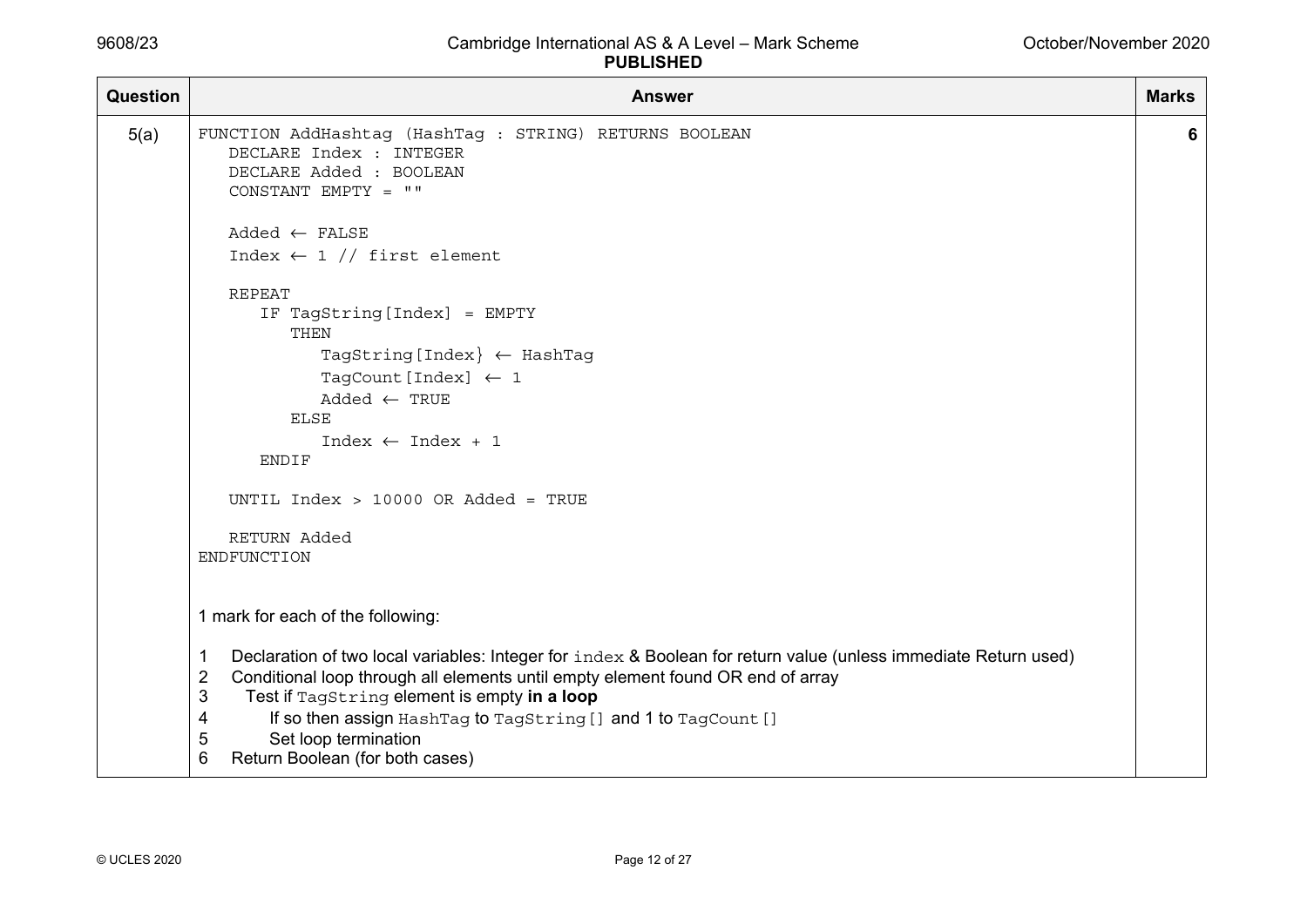| <b>Question</b> | <b>Answer</b>                                                                                                                                                                                                                                                                                                                                  | <b>Marks</b> |
|-----------------|------------------------------------------------------------------------------------------------------------------------------------------------------------------------------------------------------------------------------------------------------------------------------------------------------------------------------------------------|--------------|
| 5(b)            | 'Pseudocode' solution included here for development and clarification of mark scheme.<br>Programming language example solutions appear in the Appendix.                                                                                                                                                                                        | 6            |
|                 | FUNCTION CountHashtag (Message : STRING) RETURNS INTEGER<br>DECLARE TagNum, StartPos : INTEGER<br>DECLARE Found : BOOLEAN                                                                                                                                                                                                                      |              |
|                 | TagNum $\leftarrow$ 0<br>Found $\leftarrow$ TRUE                                                                                                                                                                                                                                                                                               |              |
|                 | <b>REPEAT</b>                                                                                                                                                                                                                                                                                                                                  |              |
|                 | StartPos $\leftarrow$ GetStart (Message, TagNum + 1)<br>IF StartPos = $-1$<br>THEN                                                                                                                                                                                                                                                             |              |
|                 | Found $\leftarrow$ FALSE<br><b>ELSE</b>                                                                                                                                                                                                                                                                                                        |              |
|                 | TagNum $\leftarrow$ TagNum + 1<br><b>ENDIF</b>                                                                                                                                                                                                                                                                                                 |              |
|                 | UNTIL NOT Found                                                                                                                                                                                                                                                                                                                                |              |
|                 | RETURN TagNum                                                                                                                                                                                                                                                                                                                                  |              |
|                 | ENDFUNCTION                                                                                                                                                                                                                                                                                                                                    |              |
|                 | 1 mark for each of the following:                                                                                                                                                                                                                                                                                                              |              |
|                 | Function heading and ending including parameter<br>1<br>$\overline{2}$<br>Declaration and initialisation of local integer for count (TagNum)<br>Conditional loop through message<br>3<br>Use of GetStart () in a loop<br>4<br>Test GetStart () return value for -1 and increment count accordingly in a loop<br>5<br>Return integer value<br>6 |              |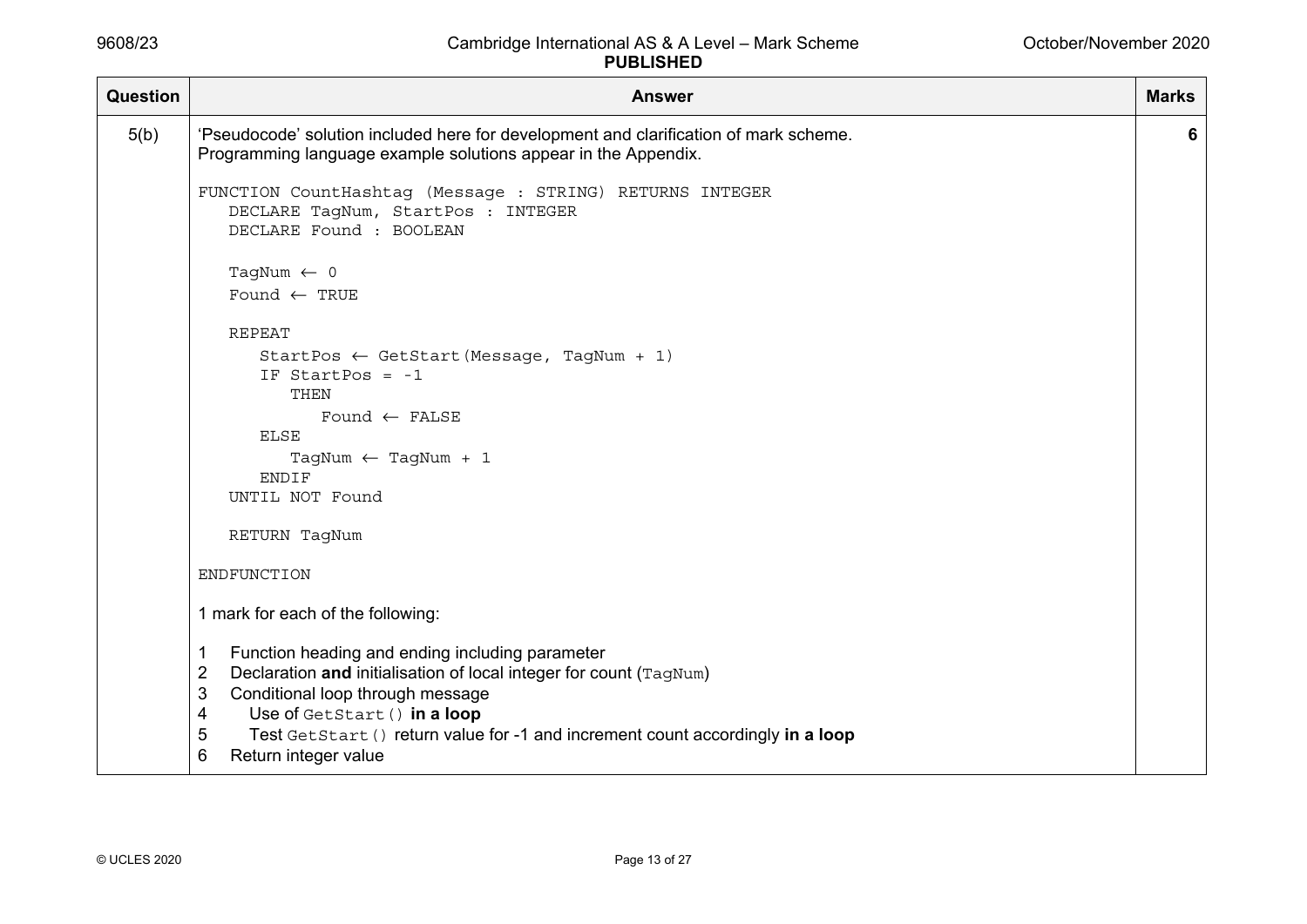| <b>Question</b> | <b>Answer</b>                                                                                                                                                                                                                                                            | <b>Marks</b> |
|-----------------|--------------------------------------------------------------------------------------------------------------------------------------------------------------------------------------------------------------------------------------------------------------------------|--------------|
| 5(c)            | 'Pseudocode' solution included here for development and clarification of mark scheme.<br>Programming language example solutions appear in the Appendix.                                                                                                                  | 4            |
|                 | FUNCTION IncrementHashtag (HashTag : STRING) RETURNS BOOLEAN<br>DECLARE Index : INTEGER<br>DECLARE Found : BOOLEAN                                                                                                                                                       |              |
|                 | Found $\leftarrow$ FALSE                                                                                                                                                                                                                                                 |              |
|                 | Index $\leftarrow$ 1 // first element                                                                                                                                                                                                                                    |              |
|                 | REPEAT<br>IF TagString [Index] = HashTag<br>THEN<br>TagCount [Index] $\leftarrow$ TagCount [Index] + 1<br>Found $\leftarrow$ TRUE<br><b>ELSE</b><br>$Index \leftarrow Index + 1$<br><b>ENDIF</b><br>UNTIL Index $> 10000$ OR Found = TRUE<br>RETURN Found<br>ENDFUNCTION |              |
|                 | 1 mark for each of the following:                                                                                                                                                                                                                                        |              |
|                 | Conditional loop until hashtag found or end of array<br>$\overline{2}$<br>Compare element value to parameter in a loop<br>3<br>If found, increment corresponding TagCount element<br>Return Boolean correctly in both cases<br>4                                         |              |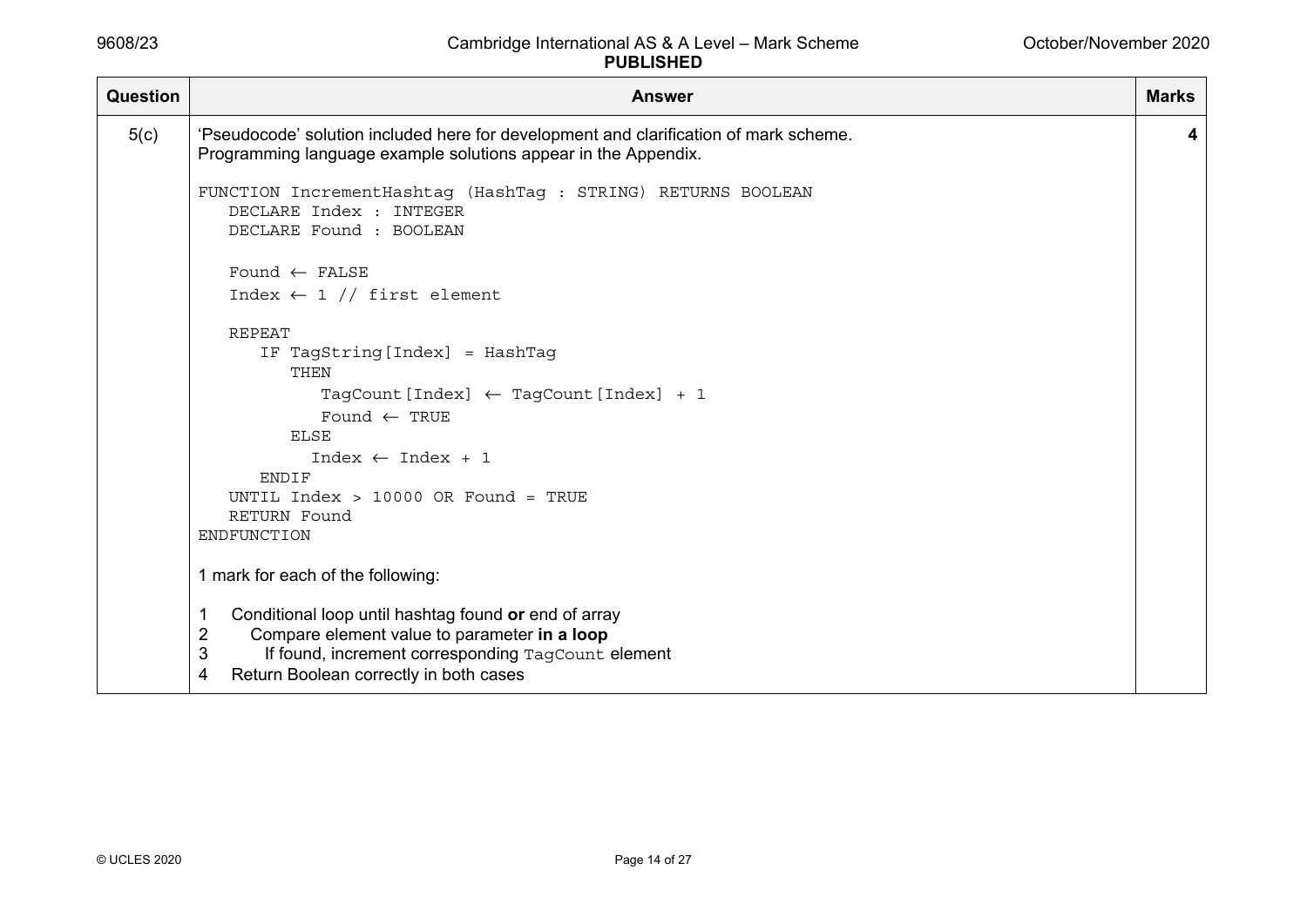| Question | <b>Answer</b>                                                                                                                                                                                                                                                                                                                                      | <b>Marks</b> |
|----------|----------------------------------------------------------------------------------------------------------------------------------------------------------------------------------------------------------------------------------------------------------------------------------------------------------------------------------------------------|--------------|
| 5(d)     | PROCEDURE OutputMostPop()<br>DECLARE Index : INTEGER<br>DECLARE MostPopTag : STRING<br>DECLARE Max : INTEGER<br>// the integer value of the biggest number<br>DECLARE Count : INTEGER                                                                                                                                                              | 8            |
|          | CONSTANT EMPTY = ""                                                                                                                                                                                                                                                                                                                                |              |
|          | Max $\leftarrow -1$                                                                                                                                                                                                                                                                                                                                |              |
|          | FOR Index $\leftarrow$ 1 To 10000<br>IF TagCount [Index] > Max<br>THEN<br>$Max \leftarrow TagCount[Index]$<br>Count $\leftarrow$ 1 // there is only one max value<br>$MostPopTag \leftarrow TagString[Index]$<br>ELSE<br>IF TagCount [Index] = Max<br>THEN<br>Count $\leftarrow$ Count + 1 // another max value<br>ENDIF<br>ENDIF<br><b>ENDFOR</b> |              |
|          | IF Count $= 1$<br>THEN<br>OUTPUT "The most popular hashtag is: ", MostPopTag, "It occurs: ", Max," times."<br><b>ELSE</b><br>OUTPUT "The maximum hashtag count is: ", Max,<br>"The number of hashtags with this count is: ", Count                                                                                                                 |              |
|          | ENDIF<br>ENDPROCEDURE                                                                                                                                                                                                                                                                                                                              |              |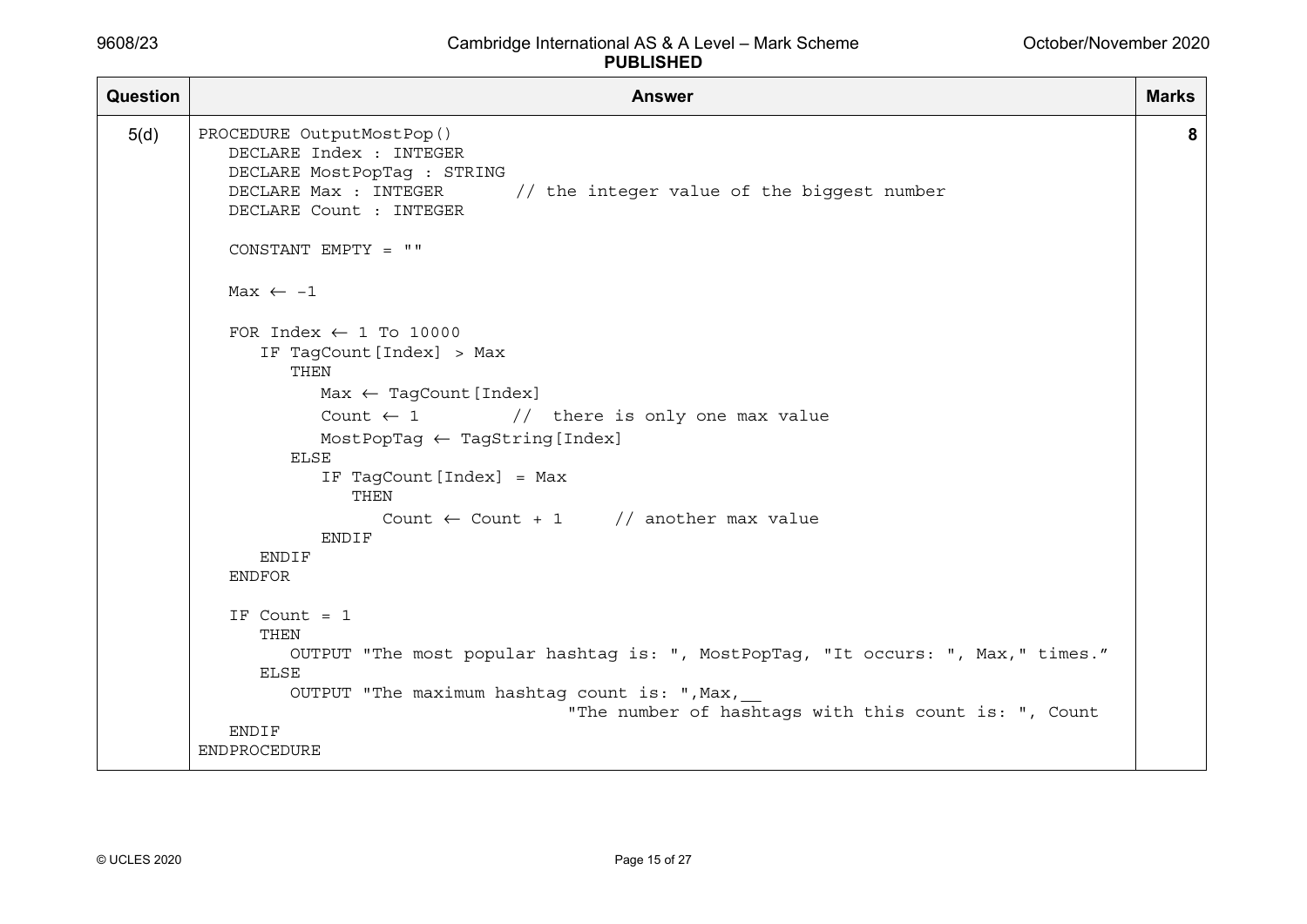| Question | <b>Answer</b>                                                                                                                                                                        | <b>Marks</b> |  |  |
|----------|--------------------------------------------------------------------------------------------------------------------------------------------------------------------------------------|--------------|--|--|
| 5(d)     | 1 mark for each of the following:                                                                                                                                                    |              |  |  |
|          | Initialise Max to a value less than 1 or to TagCount [1]<br>1                                                                                                                        |              |  |  |
|          | $\overline{2}$<br>Loop through all elements                                                                                                                                          |              |  |  |
|          | 3<br>Test if TagCount value > Max in a loop                                                                                                                                          |              |  |  |
|          | and if so set Max to TagCount value<br>4                                                                                                                                             |              |  |  |
|          | 5<br>and save TagString element (or array index) and set Count to 1 (unless counting is separate)                                                                                    |              |  |  |
|          | 6<br>ELSE If TagCount value = Max, increment Count (or via separate loop)                                                                                                            |              |  |  |
|          | $\overline{7}$<br>Output for single max after the loop                                                                                                                               |              |  |  |
|          | Or Output for multiple max after the loop<br>8                                                                                                                                       |              |  |  |
|          | Alternative "two-loop" solution:                                                                                                                                                     |              |  |  |
|          | PROCEDURE OutputMostPop()<br>DECLARE Index : INTEGER<br>DECLARE MostPopTag : STRING<br>DECLARE Max : INTEGER //The integer value of the biggest number<br>DECLARE MaxCount : INTEGER |              |  |  |
|          | CONSTANT EMPTY = ""                                                                                                                                                                  |              |  |  |
|          | Max $\leftarrow -1$                                                                                                                                                                  |              |  |  |
|          | FOR Index $\leftarrow$ 1 To 10000                                                                                                                                                    |              |  |  |
|          | IF TagCount [Index] > Max                                                                                                                                                            |              |  |  |
|          | THEN                                                                                                                                                                                 |              |  |  |
|          | $Max \leftarrow TagCount[Index]$                                                                                                                                                     |              |  |  |
|          | $MostPopTag \leftarrow TagString[Index]$                                                                                                                                             |              |  |  |
|          | <b>ENDIF</b>                                                                                                                                                                         |              |  |  |
|          | <b>ENDFOR</b>                                                                                                                                                                        |              |  |  |
|          |                                                                                                                                                                                      |              |  |  |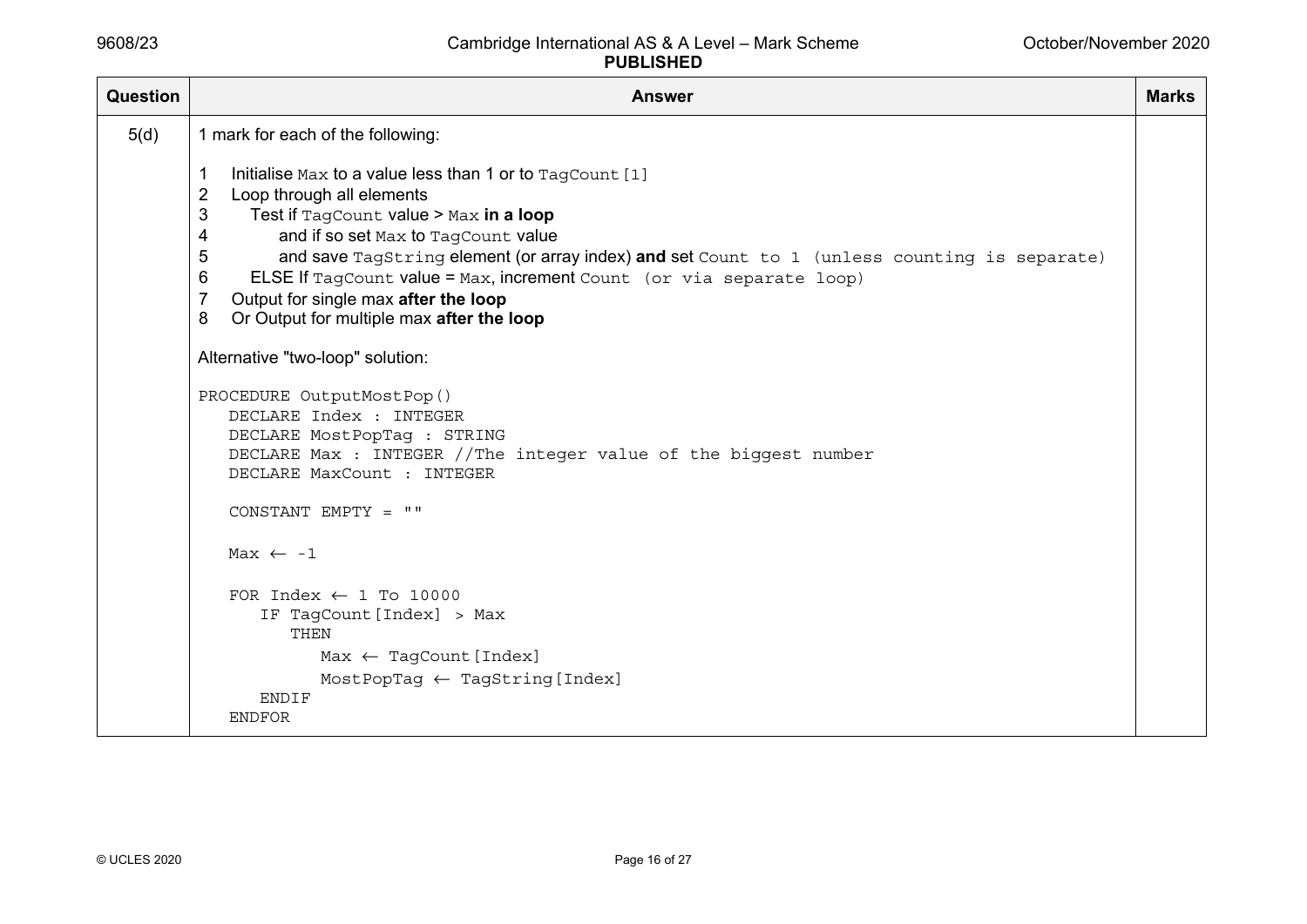| Question | <b>Answer</b>                                                                                                                                                                                                                                                                                                                                                                                 | <b>Marks</b> |
|----------|-----------------------------------------------------------------------------------------------------------------------------------------------------------------------------------------------------------------------------------------------------------------------------------------------------------------------------------------------------------------------------------------------|--------------|
| 5(d)     | MaxCount $\leftarrow$ 0<br>FOR Index $\leftarrow$ 1 To 10000<br>IF TagCount [Index] = Max<br>THEN<br>$MaxCount \leftarrow MaxCount + 1$<br>ENDIF<br>ENDFOR<br>IF MaxCount $= 1$<br>THEN<br>OUTPUT "The most popular hashtag is: ", MostPopTag, ". It occurs: ", Max," times."<br>ELSE<br>OUTPUT "The mamimum value is: ", Max, ". It occurred ", MaxCount, " times."<br>ENDIF<br>ENDPROCEDURE |              |

\*\*\* End of Mark Scheme - example program code solutions follow \*\*\*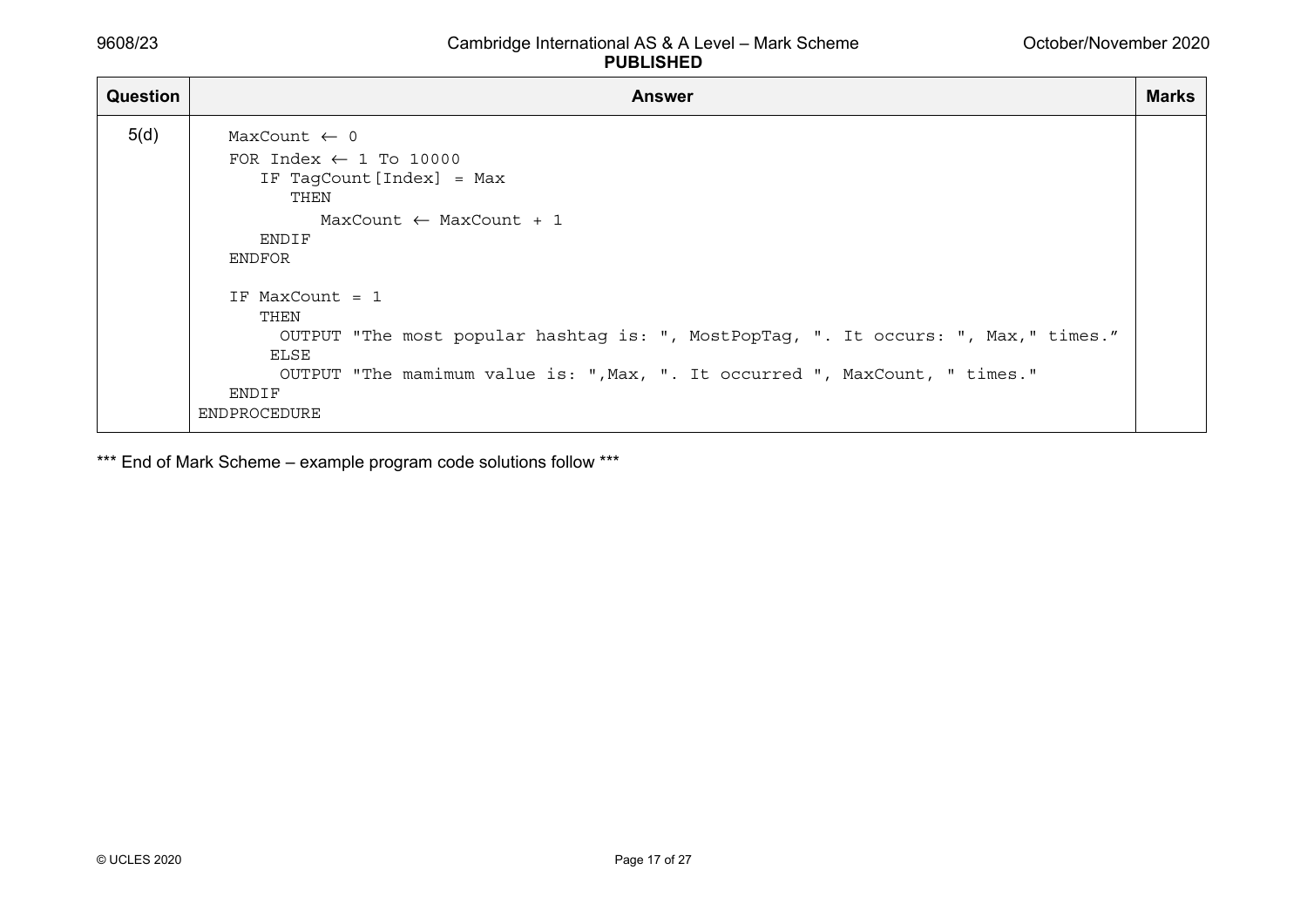# **Program Code Example Solutions**

#### **Q2 (c): Visual Basic**

```
Index = 0Status = FALSEDo While Status <> TRUE  Status = TopUp() 
 Index = Index + 1 
Loop 
If Index > 100 Then  SetLevel("Super") 
End If
```
### **Q2 (c): Pascal**

```
Index := 0;Status := FALSE; 
while Status <> TRUE do 
begin 
    Status := TopUp(); 
    Index := Index + 1; 
end; 
if Index > 100 then
```

```
 SetLevel("Super");
```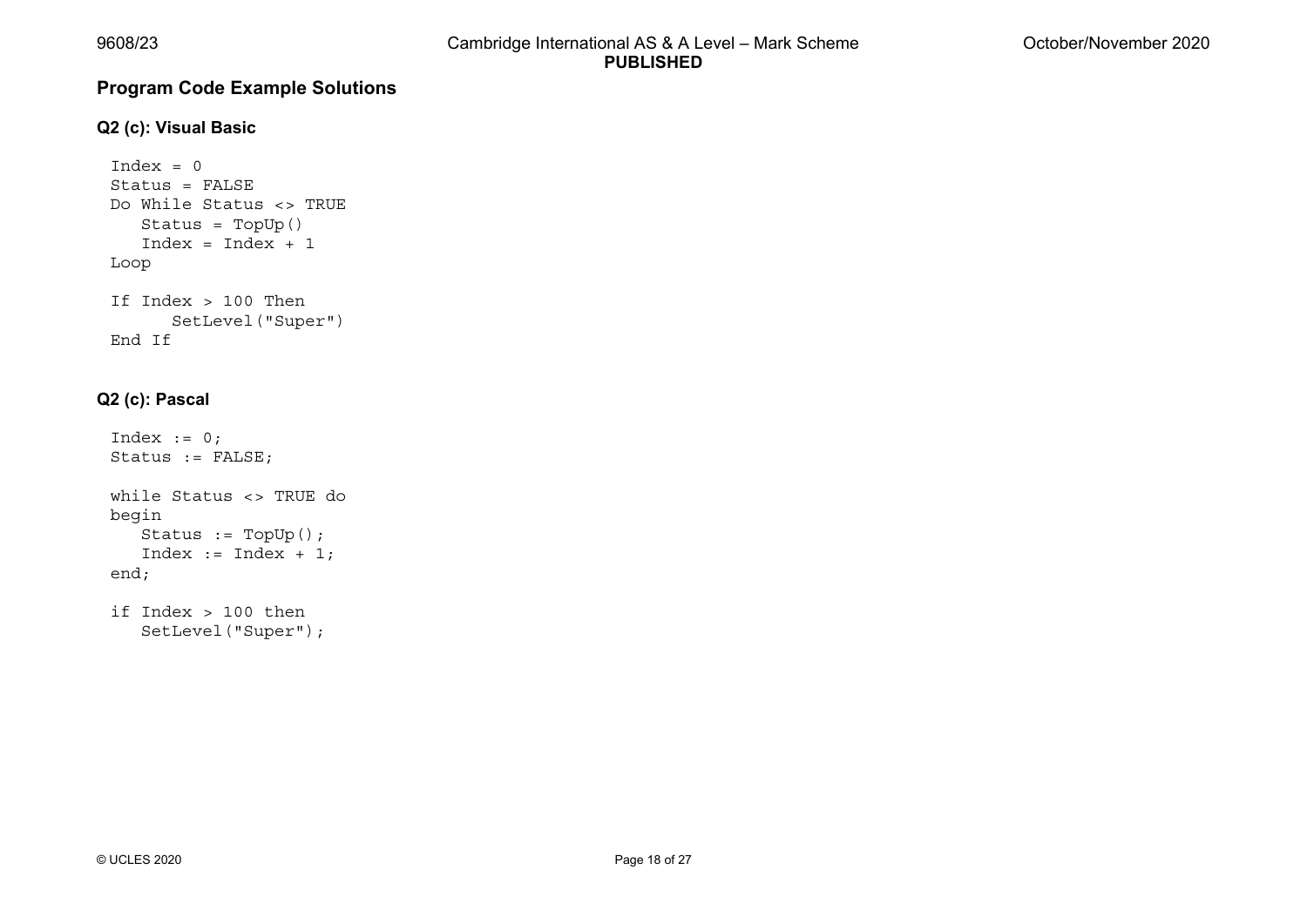#### **Q2 (c): Python**

```
Index = 0Status = FALSEwhile Status <> TRUE:  Status = TopUp() 
   Index = Index + 1if Index > 100:
```
SetLevel("Super")

#### **Q3: Visual Basic**

```
Sub BubbleSort() 
   Dim Temp As Integer 
   Dim NoSwaps As Boolean 
   Dim Boundary, J As Integer 
   Boundary = 4998 
   Do  NoSwaps = TRUE 
     For J = 0 To Boundary
        If ProdNum(J) > ProdNum(J+1) Then
            Temp = ProdNum(J) 
           ProdNum(J) = ProdNum(J+1)ProofNum(J+1) = Temp NoSwaps = FALSE 
         End If  Next  Boundary = Boundary - 1 
   Loop Until NoSwaps = TRUE
```

```
End Sub
```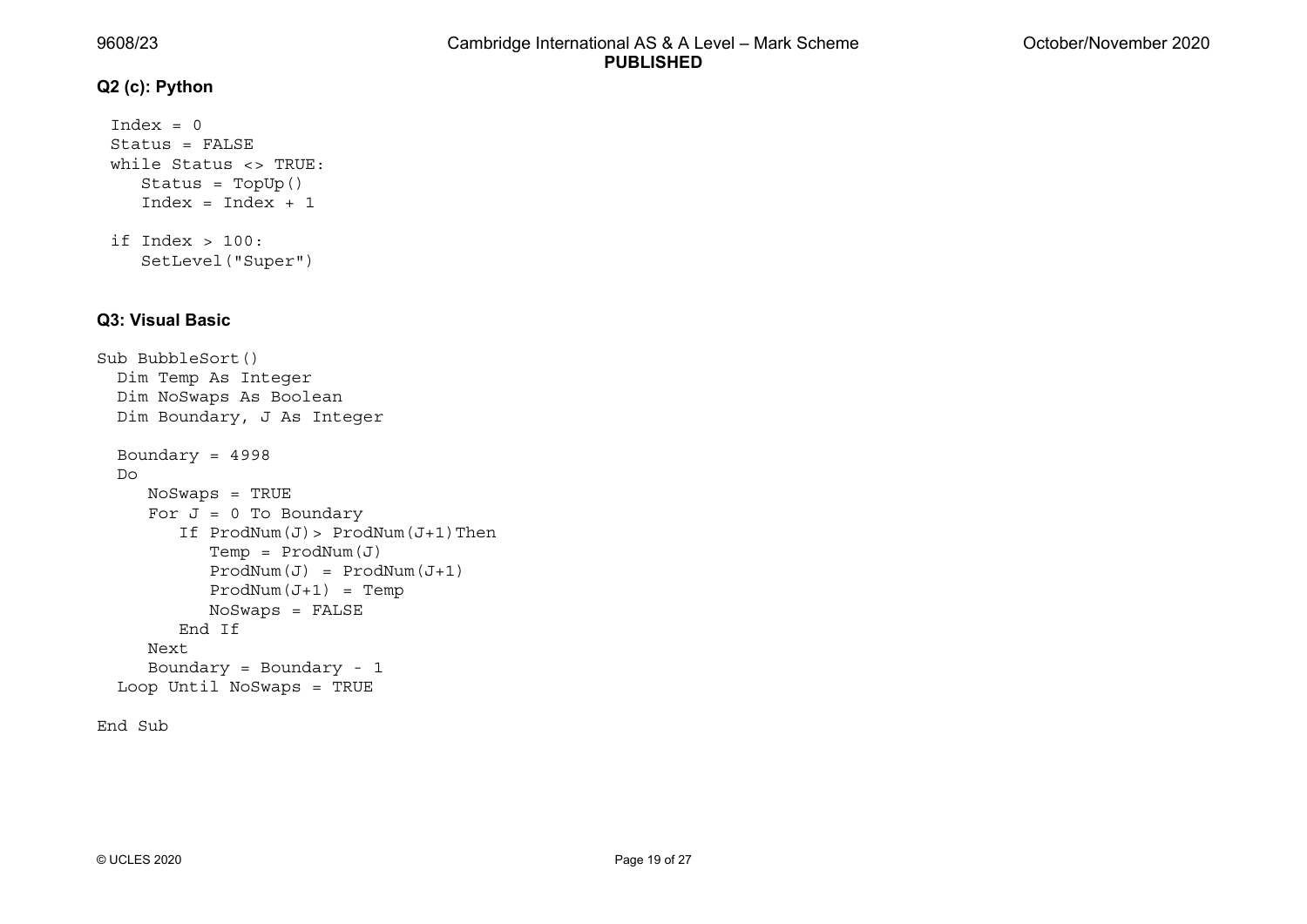#### **Q3: Pascal**

```
Peocedure BubbleSort(); 
var  Temp: Integer; 
  NoSwaps : Boolean; 
   Boundary, J : Integer; 
begin 
  Boundary := 4999; repeat 
     NoSwaps := TRUE;
     for J := 1 To Boundary do
         begin 
             if ProdNum[J] > ProdNum[J+1] then 
                begin 
                   Temp := ProdNum[J]; 
                   ProdNum[J] := ProdNum[J+1]; 
                  ProdNum[J+1] := Temp; NoSwaps := FALSE; 
                end; 
         end; 
     Boundary := Boundary -1;
   until NoSwaps = TRUE;
```
end;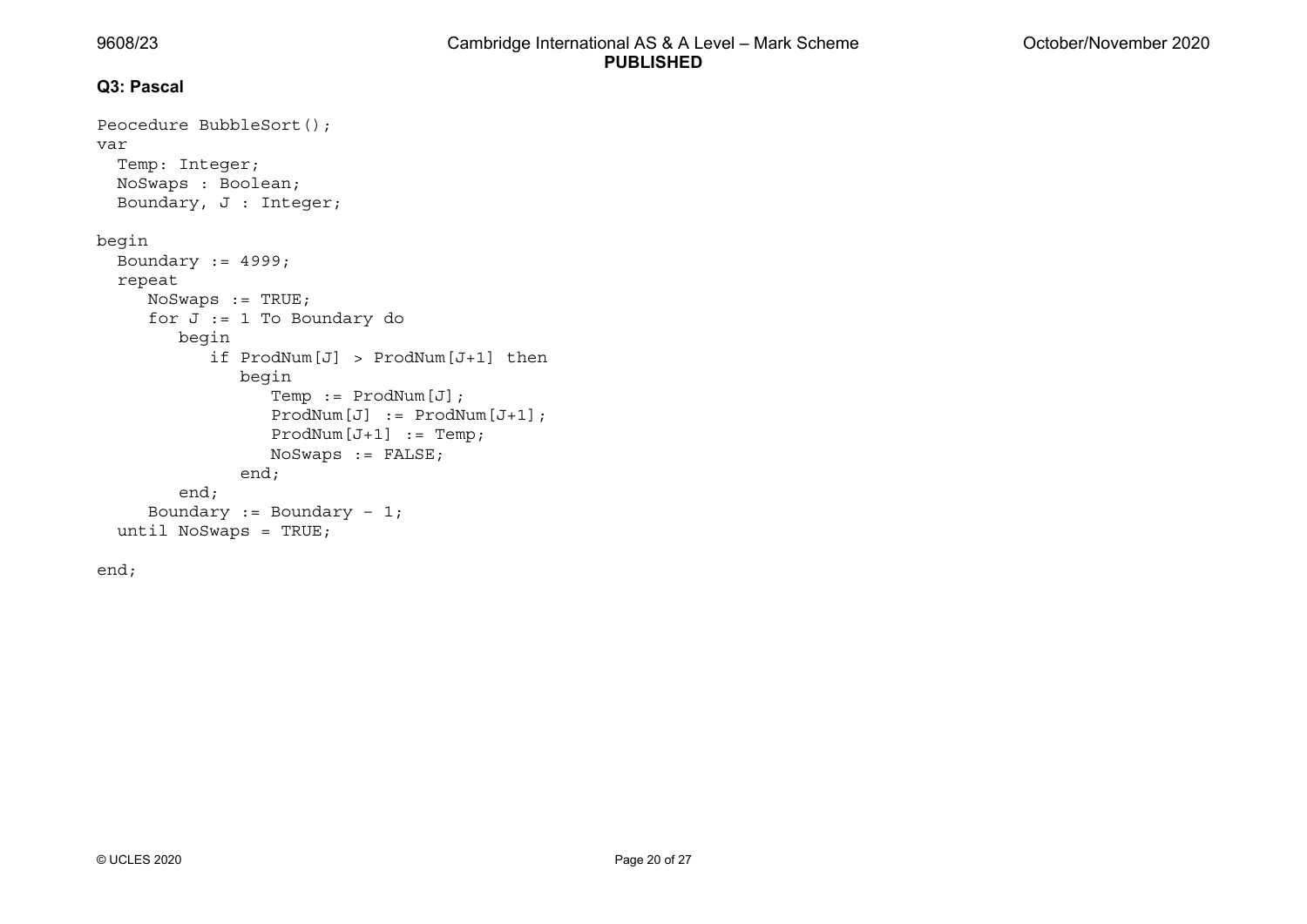#### **Q3: Python**

```
def BubbleSort(): 
   # Temp As Integer 
   # NoSwaps As Boolean 
   # Boundary, J As Integer 
    NoSwaps = False 
    Boundary = 4999 
   while not NoSwaps: 
      NoSwaps = True 
      for J in range(Boundary): 
         if ProdNum[J]> ProdNum[J+1]: 
             Temp = ProdNum[J] 
             ProdNum[J] = ProdNum[J+1] 
             ProdNum[J+1] = Temp 
             NoSwaps = FALSE 
      Boundary = Boundary – 1
```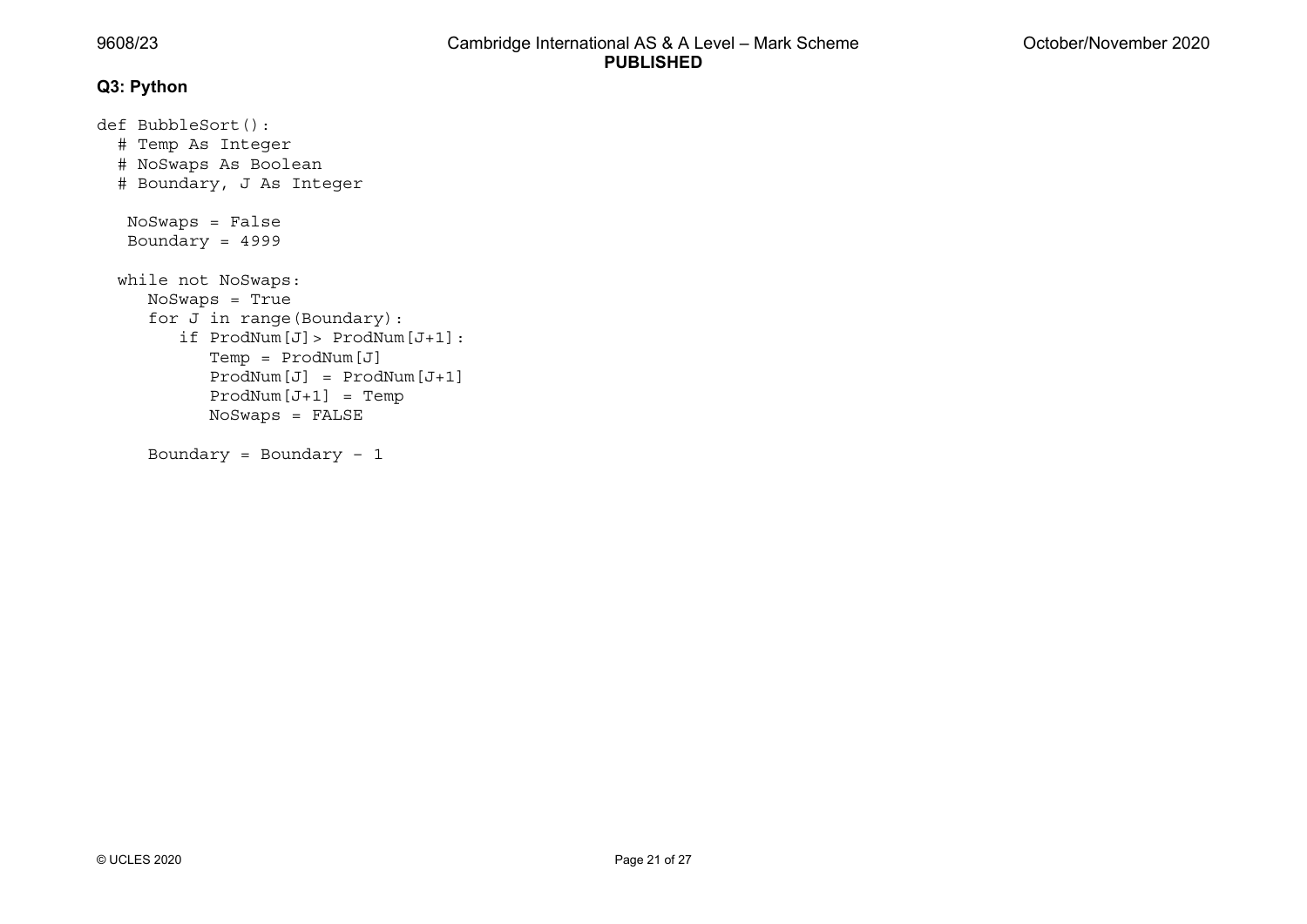#### **Q5 (b): Visual Basic**

```
Function CountHashtag (Message As STRING) As INTEGER 
   Dim TagNum As INTEGER 
   Dim StartPos As INTEGER  Dim Found As BOOLEAN  TagNum = 0 
 Found = TRUE 
   Do  StartPos = GetStart(Message, TagNum + 1) 
 If StartPos = -1 Then 
         Found = FALSE  Else  TagNum = TagNum + 1 
 End If 
  Loop Until No Found 
   Return TagNum
```
End Function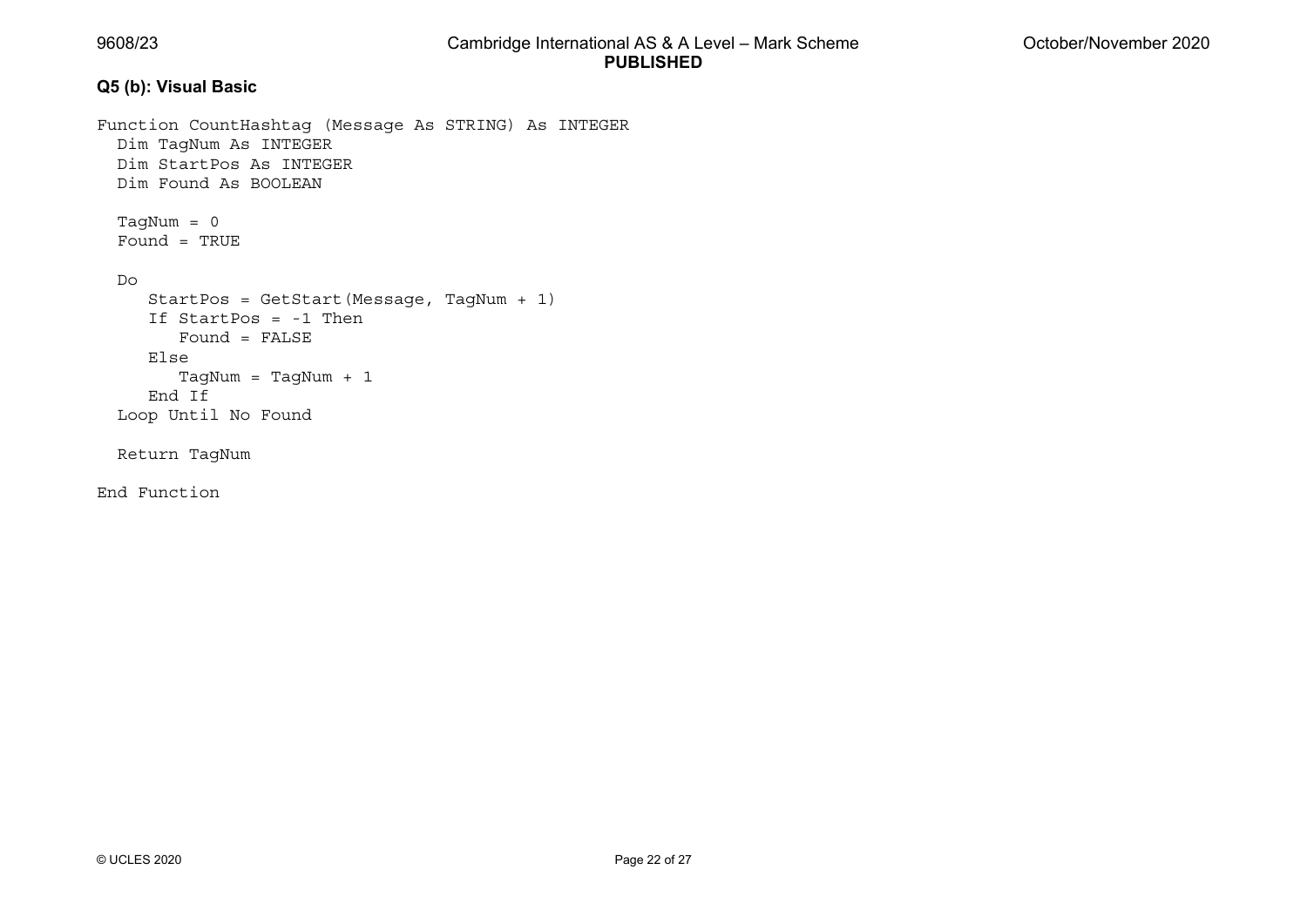# **Q5 (b): Pascal**

```
Function CountHashtag (Message : STRING) : INTEGER; 
var 
   TagNum : Integer; 
   StartPos : Integer; 
   Found : Boolean; 
begin 
  TagNum := 0; Found:= TRUE; 
   repeat 
      StartPos := GetStart(Message, TagNum + 1); 
 if StartPos = -1 then 
         Found := FALSE  else TagNum := TagNum + 1;
   until Not Found; 
   CountHashtag := TagNum;
```
end;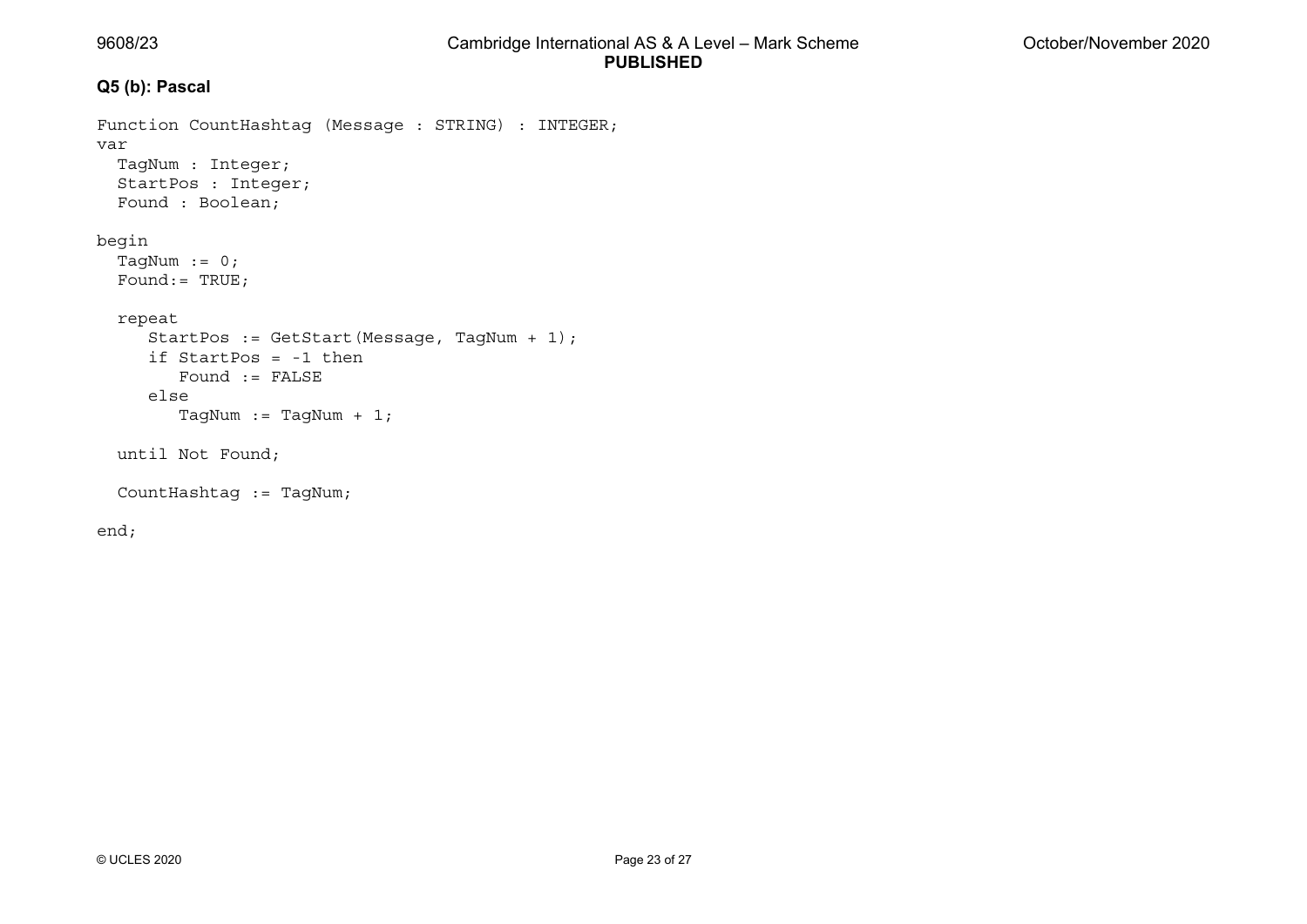# **Q5 (b): Python**

```
def CountHashtag (Message) 
   # TagNum, StartPos As INTEGER 
   # Found As BOOLEAN 
   TagNum = 0 
 Found = TRUE 
 while Found: 
      StartPos = GetStart(Message, TagNum + 1) 
 if StartPos == -1: 
 Found = FALSE 
      else:  TagNum = TagNum + 1
```
return TagNum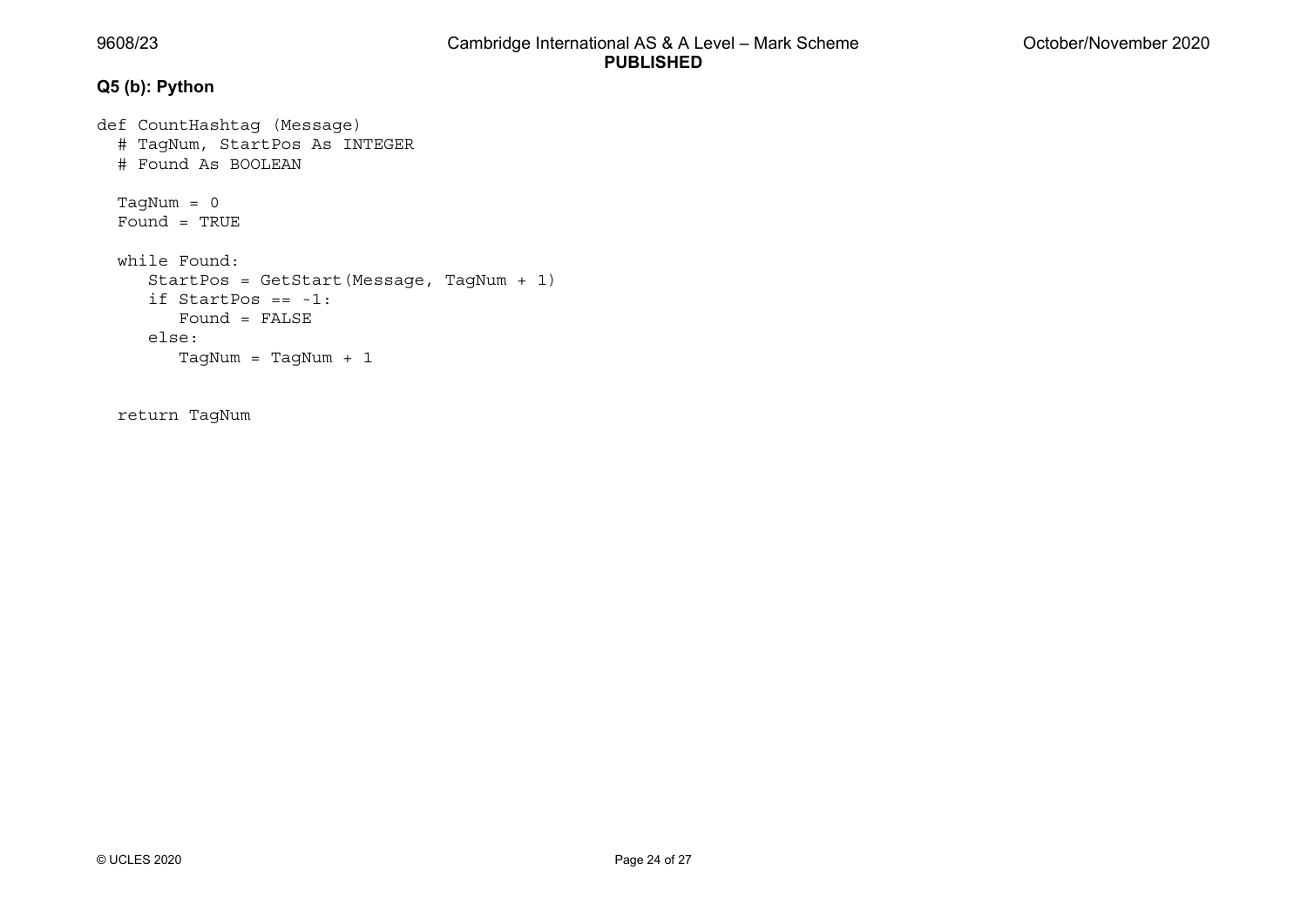## **Q 5 (c): Visual Basic**

```
Function IncrementHashtag (HashTag As String) As Boolean 
   Dim Index As Integer 
   Dim Found As Boolean  Found = False  Index = 1 'First element 
   Do  If TagString(Index) = HashTag Then 
         TagCount(Index) = TagCount(Index) + 1 
 Found = True 
      Else Index = Index + 1 End If  Loop Until Index > 10000 Or Found = True 
   Return Found End Function
```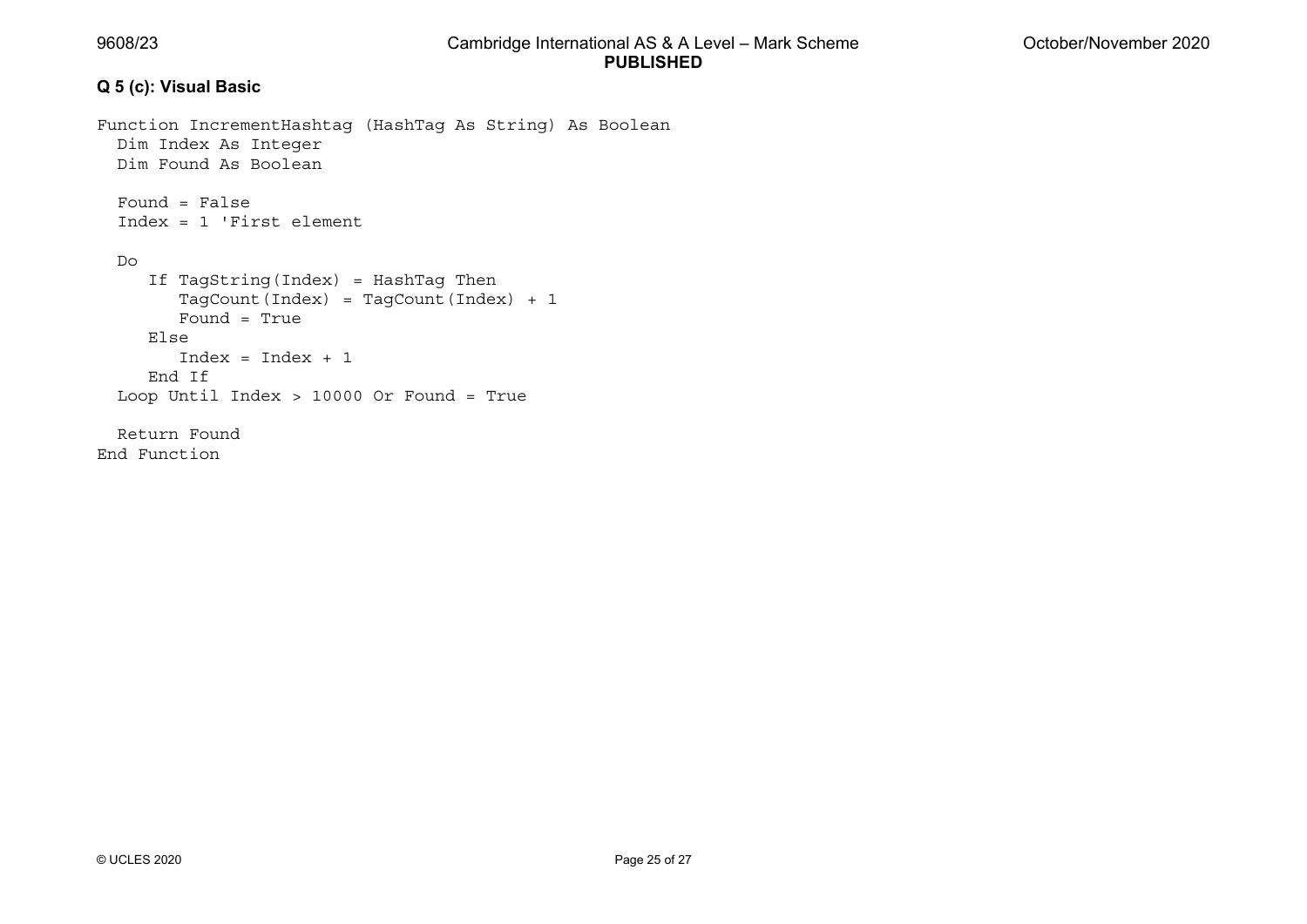### **Q 5 (c): Pascal**

```
Function IncrementHashtag (HashTag : String) : Boolean; 
var  Index : Integer; 
 Found : Boolean 
begin 
  Found := FALSE;
  Index := 1; //First element
   repeat 
      If TagString[Index] = HashTag then 
         begin 
            TagCount[Index] := TagCount[Index] + 1; 
           Found := TRUE;
         end  else  Index := Index + 1; 
  until Index > 10000 OR Found = TRUE;
   IncrementHashtag := Found; 
end;
```